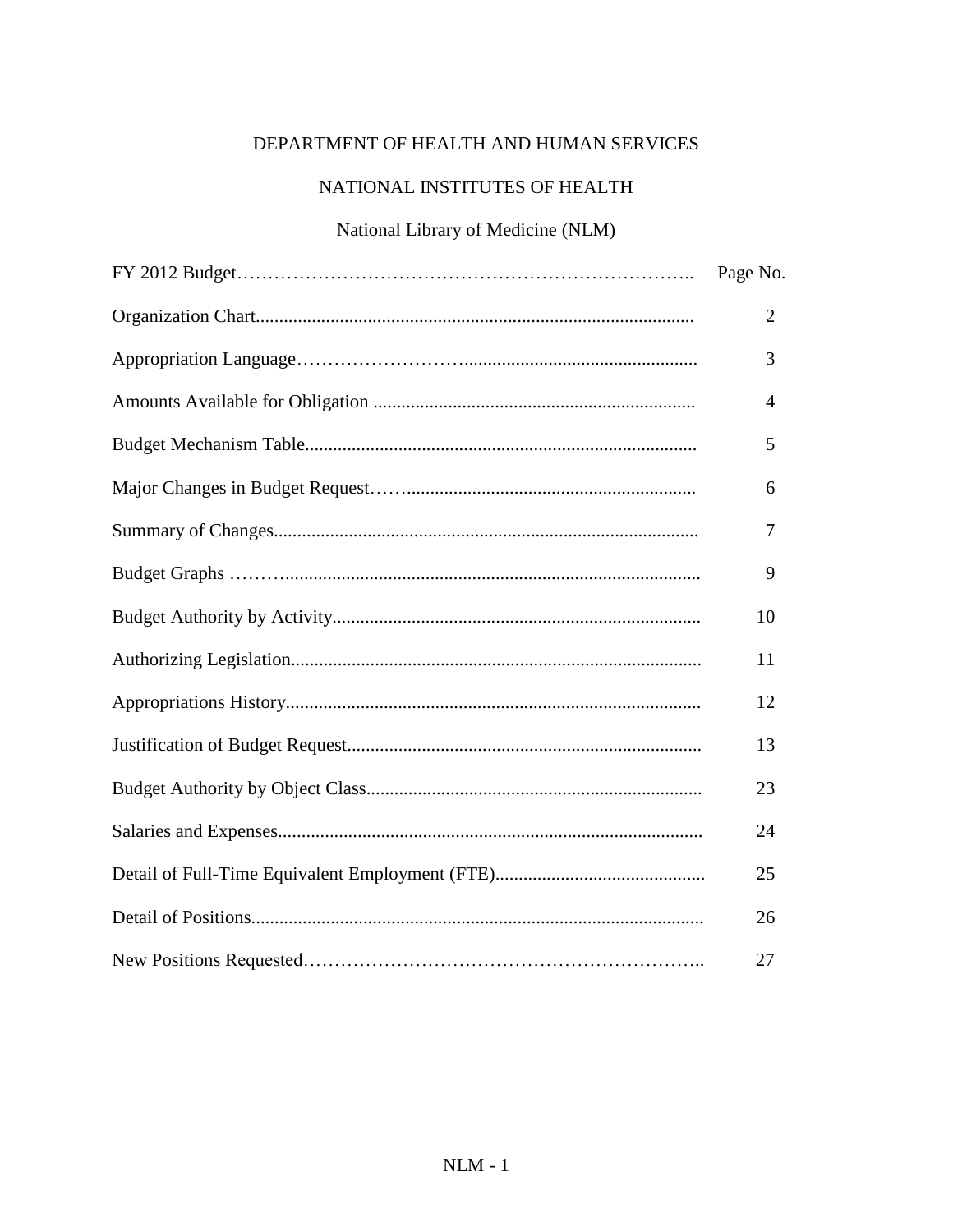#### **NATIONAL INSTITUTES OF HEALTH**

#### **NATIONAL LIBRARY OF MEDICINE**

#### **ORGANIZATION STRUCTURE**

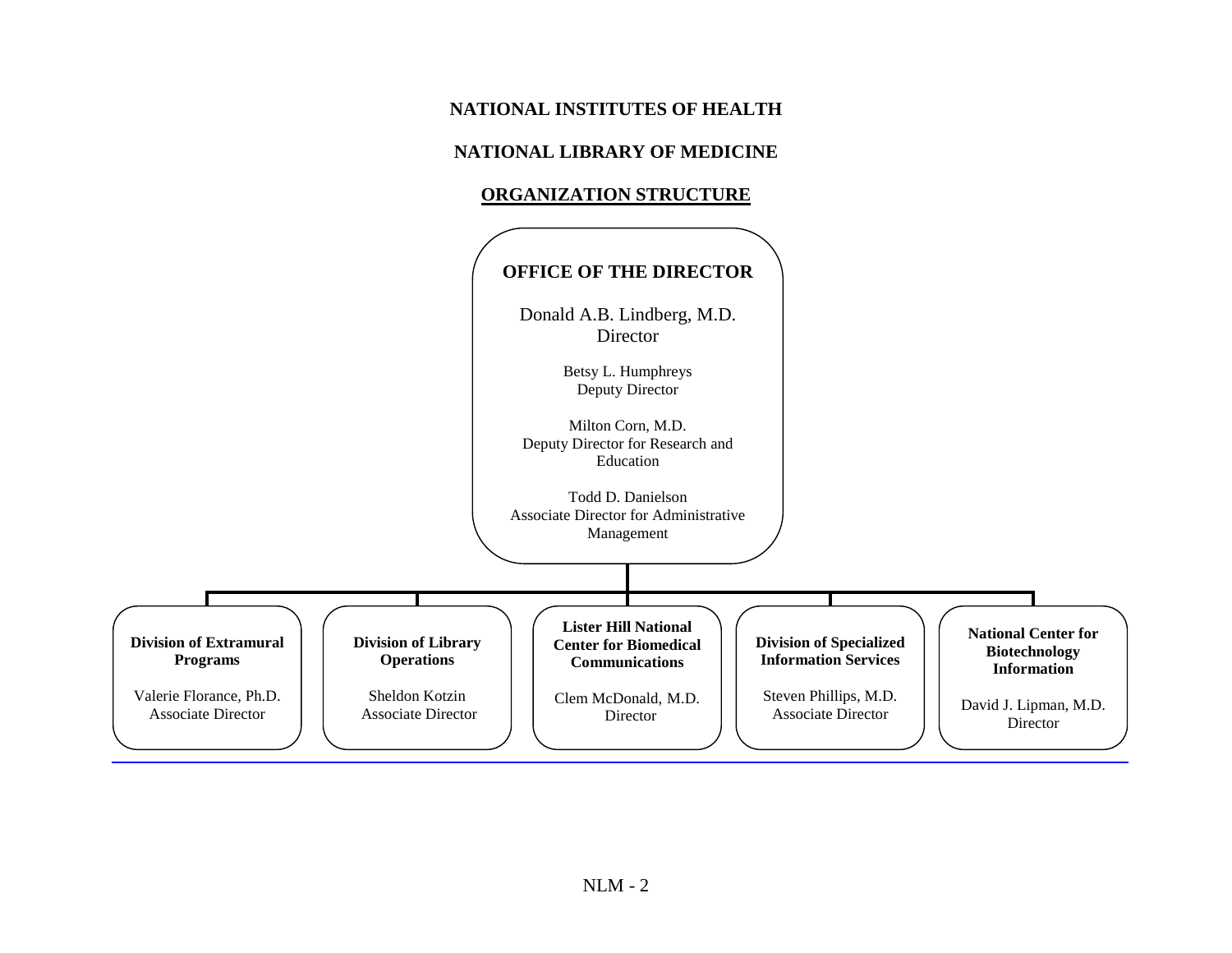#### **NATIONAL INSTITUTES OF HEALTH**

#### National Library of Medicine

*For carrying out section 301 and title IV of the Public Health Service Act ("PHS Act") with respect to health information communications, \$387,153,000, of which \$4,000,000 shall be available until expended for improvement of information systems: Provided, that in fiscal year 2012, the National Library of Medicine may enter into personal services contracts for the provisions of services in facilities owned, operated, or constructed under the jurisdiction of the National Institutes of Health: Provided further, that in addition to amounts provided herein, \$8,200,000 shall be available from amounts available under section 241 of the PHS Act to carry out the purposes of the National Information Center on Health Services Research and Health Care Technology established under section 478A of the PHS Act and related health services.*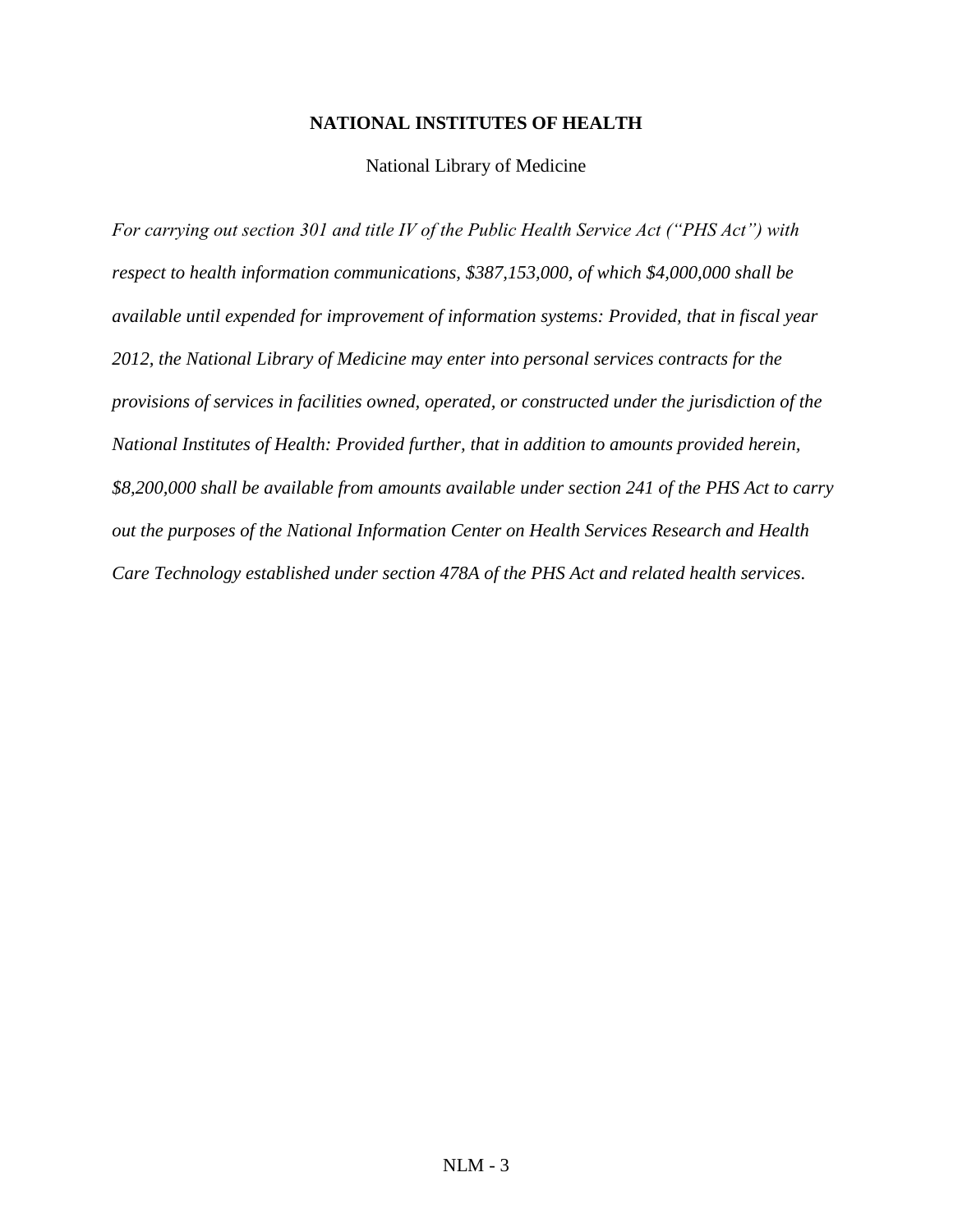#### **National Library of Medicine NATIONAL INSTITUTES OF HEALTH**

#### **Amounts Available for Obligation <sup>1</sup>**

(Dollars in Thousands)

|                                                                               | <b>FY 2010</b> | <b>FY 2011</b> | FY 2012        |
|-------------------------------------------------------------------------------|----------------|----------------|----------------|
| <b>Source of Funding</b>                                                      | <b>Actual</b>  | <b>CR</b>      | PB             |
| Appropriation                                                                 | 339,716        | 339,716        | 387,153        |
| Type 1 Diabetes                                                               | 0              | $\mathbf{0}$   |                |
| Rescission                                                                    | $\Omega$       | 0              |                |
| Supplemental                                                                  | $\overline{0}$ | $\overline{0}$ |                |
| Subtotal, adjusted appropriation                                              | 339,716        | 339,716        | 387,153        |
| Real transfer under Director's one-percent transfer authority<br>(GEI)        | 720            | $\overline{0}$ | $\Omega$       |
| Real transfer under Secretary's one-percent transfer<br>authority             | (50)           | $\overline{0}$ | $\Omega$       |
| Comparative Transfers to NLM for NCBI and Public<br>Access                    | 11,357         | 26,000         | $\overline{0}$ |
| Comparative transfer under Director's one-percent transfer<br>authority (GEI) | (720)          | $\overline{0}$ | $\Omega$       |
| Comparative transfer under Secretary's one-percent transfer                   |                |                |                |
| authority                                                                     | $\mathbf{0}$   | $\Omega$       | $\theta$       |
| Subtotal, adjusted budget authority                                           | 351,023        | 365,716        | 387,153        |
| Unobligated balance, start of year                                            | $\theta$       | $\theta$       | $\Omega$       |
| Unobligated balance, end of year                                              | 0              | $\Omega$       | $\Omega$       |
| Subtotal, adjusted budget authority                                           | 351,023        | 365,716        | 387,153        |
| Unobligated balance lapsing                                                   | (119)          | $\theta$       | $\Omega$       |
| <b>Total obligations</b>                                                      | 350,904        | 365,716        | 387,153        |

 $1$  Excludes the following amounts for reimbursable activities carried out by this account:

FY 2010 - \$34,326 FY 2011 - \$40,000 FY 2012 - \$40,000

Excludes \$8,500.00 in FY 2010, \$850.00 in FY 2011 and \$0.00 in FY 2012 for royalties.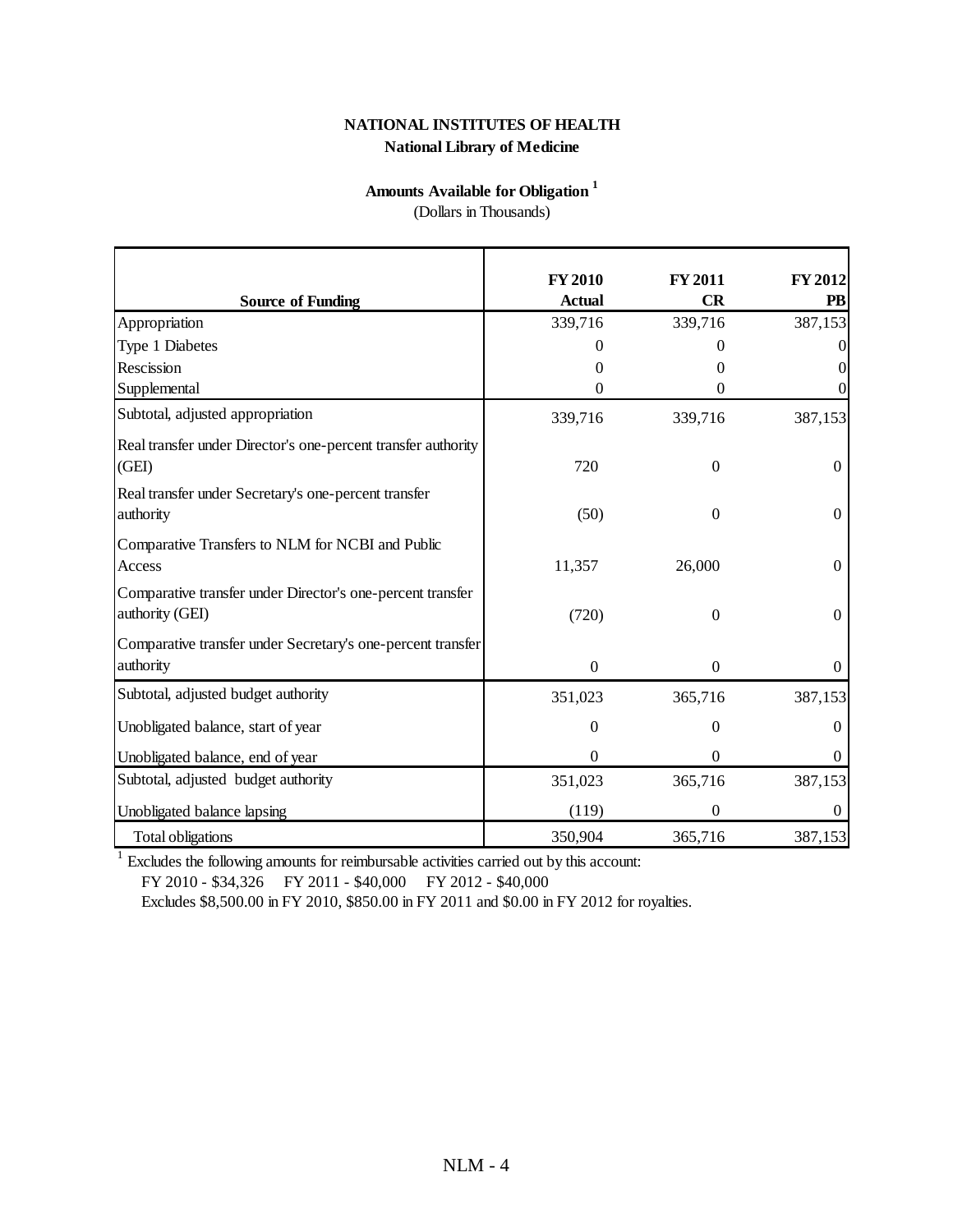#### **NATIONAL INSTITUTES OF HEALTH NATIONAL INSTITUTES OF HEALTH**

**National Library of Medicine National Library of Medicine**

### **BUDGET SOF HEALTH**<br> **Budget Mechanism - Total <sup>1/</sup><br>
Collers in Thousands) Budget Mechanism - Total**  $^{1/2}$  (Dollars in Thousands)

|                                           |                  | <b>FY 2010</b> |                  | FY 2011        |                  | FY 2012          |                    |                |
|-------------------------------------------|------------------|----------------|------------------|----------------|------------------|------------------|--------------------|----------------|
| <b>MECHANISM</b>                          |                  | <b>Actual</b>  |                  | CR             |                  | PB               | Change vs. FY 2010 |                |
|                                           | No.              | Amount         | No.              | Amount         | No.              | Amount           | No.                | Amount         |
| <b>Research Grants</b>                    |                  |                |                  |                |                  |                  |                    |                |
| <b>Research Projects</b>                  |                  |                |                  |                |                  |                  |                    |                |
| Noncompeting                              | 55               | \$19,494       | 57               | \$18,586       | 74               | \$24,662         | 19                 | \$5,168        |
| <b>Administrative Supplements</b>         | (2)              | $\overline{2}$ | $\theta$         | $\theta$       | $\theta$         | $\overline{0}$   | $\overline{c}$     | (2)            |
| Competing:                                |                  |                |                  |                |                  |                  |                    |                |
| Renewal                                   | 1                | 393            | $\boldsymbol{0}$ | $\mathbf{0}$   | $\mathbf{0}$     | $\boldsymbol{0}$ | (1)                | (393)          |
| New                                       | 23               | 8,208          | 28               | 9,483          | 23               | 8,249            | $\mathbf{0}$       | 41             |
| Supplements                               | $\mathbf{0}$     | $\overline{0}$ | $\mathbf{0}$     | $\overline{0}$ | $\mathbf{0}$     | $\overline{0}$   | $\mathbf{0}$       | $\overline{0}$ |
| Subtotal, Competing                       | 24               | \$8,601        | 28               | \$9,483        | 23               | \$8,249          | (1)                | (\$352)        |
| Subtotal, RPGs                            | 79               | \$28,097       | 85               | \$28,069       | 97               | \$32,911         | 18                 | \$4,814        |
| SBIR/STTR                                 | $\overline{7}$   | \$832          | 8                | \$800          | $\,8\,$          | \$800            | $\mathbf{1}$       | (\$32)         |
| <b>Research Project Grants</b>            | 86               | \$28,929       | 93               | \$28,869       | 105              | \$33,711         | 19                 | \$4,782        |
| <b>Research Centers</b>                   |                  |                |                  |                |                  |                  |                    |                |
| Specialized/Comprehensive                 | $\boldsymbol{0}$ | \$0            | $\mathbf{0}$     | \$0            | $\theta$         | \$0              | $\mathbf{0}$       | \$0            |
| Clinical Research                         | $\overline{0}$   | $\overline{0}$ | $\overline{0}$   | $\mathbf{0}$   | $\overline{0}$   | $\mathbf{0}$     | $\overline{0}$     | $\mathbf{0}$   |
| Biotechnology                             | $\theta$         | $\overline{0}$ | $\theta$         | $\theta$       | $\theta$         | $\theta$         | $\Omega$           | $\mathbf{0}$   |
| Comparative Medicine                      | $\overline{0}$   | $\mathbf{0}$   | $\overline{0}$   | $\mathbf{0}$   | $\theta$         | $\overline{0}$   | $\mathbf{0}$       | $\mathbf{0}$   |
| Research Centers in Minority Institutions | $\overline{0}$   | $\overline{0}$ | $\Omega$         | $\overline{0}$ | $\overline{0}$   | $\overline{0}$   | $\overline{0}$     | $\mathbf{0}$   |
| <b>Research Centers</b>                   | $\theta$         | \$0            | $\theta$         | \$0            | $\overline{0}$   | \$0              | $\theta$           | \$0            |
| <b>Other Research</b>                     |                  |                |                  |                |                  |                  |                    |                |
| <b>Research Careers</b>                   | $\overline{4}$   | \$393          | 8                | \$1,039        | 6                | \$860            | $\overline{c}$     | \$467          |
| <b>Cancer Education</b>                   | $\overline{0}$   | $\overline{0}$ | $\overline{0}$   | $\mathbf{0}$   | $\overline{0}$   | $\mathbf{0}$     | $\overline{0}$     | $\Omega$       |
| Cooperative Clinical Research             | $\boldsymbol{0}$ | $\mathbf{0}$   | $\mathbf{0}$     | $\mathbf{0}$   | $\boldsymbol{0}$ | $\boldsymbol{0}$ | $\boldsymbol{0}$   | $\Omega$       |
| <b>Biomedical Research Support</b>        | 5                | 3,098          | $\overline{4}$   | 2,099          | $\overline{2}$   | 1,351            | (3)                | (1,747)        |
| Minority Biomedical Research Support      | $\overline{0}$   | $\overline{0}$ | $\overline{0}$   | $\overline{0}$ | $\theta$         | $\overline{0}$   | $\boldsymbol{0}$   |                |
| Other                                     | 70               | 17,155         | 70               | 12,074         | 32               | 14,335           | (38)               | (2,820)        |
| Other Research                            | 79               | \$20,646       | 82               | \$15,212       | 40               | \$16,546         | (39)               | $(\$4,100)$    |
| <b>Total Research Grants</b>              | 165              | \$49,575       | 175              | \$44,081       | 145              | \$50,257         | (20)               | \$682          |
| <b>Research Training</b>                  | <b>FTTPs</b>     |                | <b>FTTPs</b>     |                | <b>FTTPs</b>     |                  |                    |                |
| <b>Individual Awards</b>                  | $\overline{0}$   | \$0            | $\overline{0}$   | \$0            | $\theta$         | \$0              | $\overline{0}$     | \$0            |
| <b>Institutional Awards</b>               | $\boldsymbol{0}$ | $\overline{0}$ | $\boldsymbol{0}$ | $\theta$       | $\mathbf{0}$     | $\mathbf{0}$     | $\boldsymbol{0}$   | $\overline{0}$ |
| <b>Total Research Training</b>            | $\theta$         | \$0            | $\theta$         | \$0            | $\theta$         | \$0              | $\theta$           | \$0            |
|                                           |                  |                |                  |                |                  |                  |                    |                |
| Research & Development Contracts          | 15               | \$17,089       | 10               | \$18,422       | 10               | \$22,603         | (5)                | \$5,514        |
| (SBIR/STTR)                               | 0                | \$0            | $\theta$         | \$0            | $\theta$         | \$0              | 0                  | \$0            |
|                                           | <b>FTEs</b>      |                | <b>FTEs</b>      |                | <b>FTEs</b>      |                  | <b>FTEs</b>        |                |
| <b>Intramural Programs</b>                | 701              | \$270,310      | 703              | \$288,958      | 703              | \$299,895        | $\overline{c}$     | \$29,585       |
| Research Management and Support           | 99               | 14,049         | 101              | 14,255         | 101              | 14,398           | $\mathbf{2}$       | 349            |
| Construction                              |                  | $\overline{0}$ |                  | $\overline{0}$ |                  | $\theta$         |                    | $\Omega$       |
| <b>Buildings and Facilities</b>           |                  | $\theta$       |                  | $\mathbf{0}$   |                  | $\mathbf{0}$     |                    | $\mathbf{0}$   |
| Total, NLM                                | 800              | \$351,023      | 804              | \$365,716      | 804              | \$387,153        | $\overline{4}$     | \$36,130       |

1/ All items in italics are "non-adds"; items in parenthesis are subtractions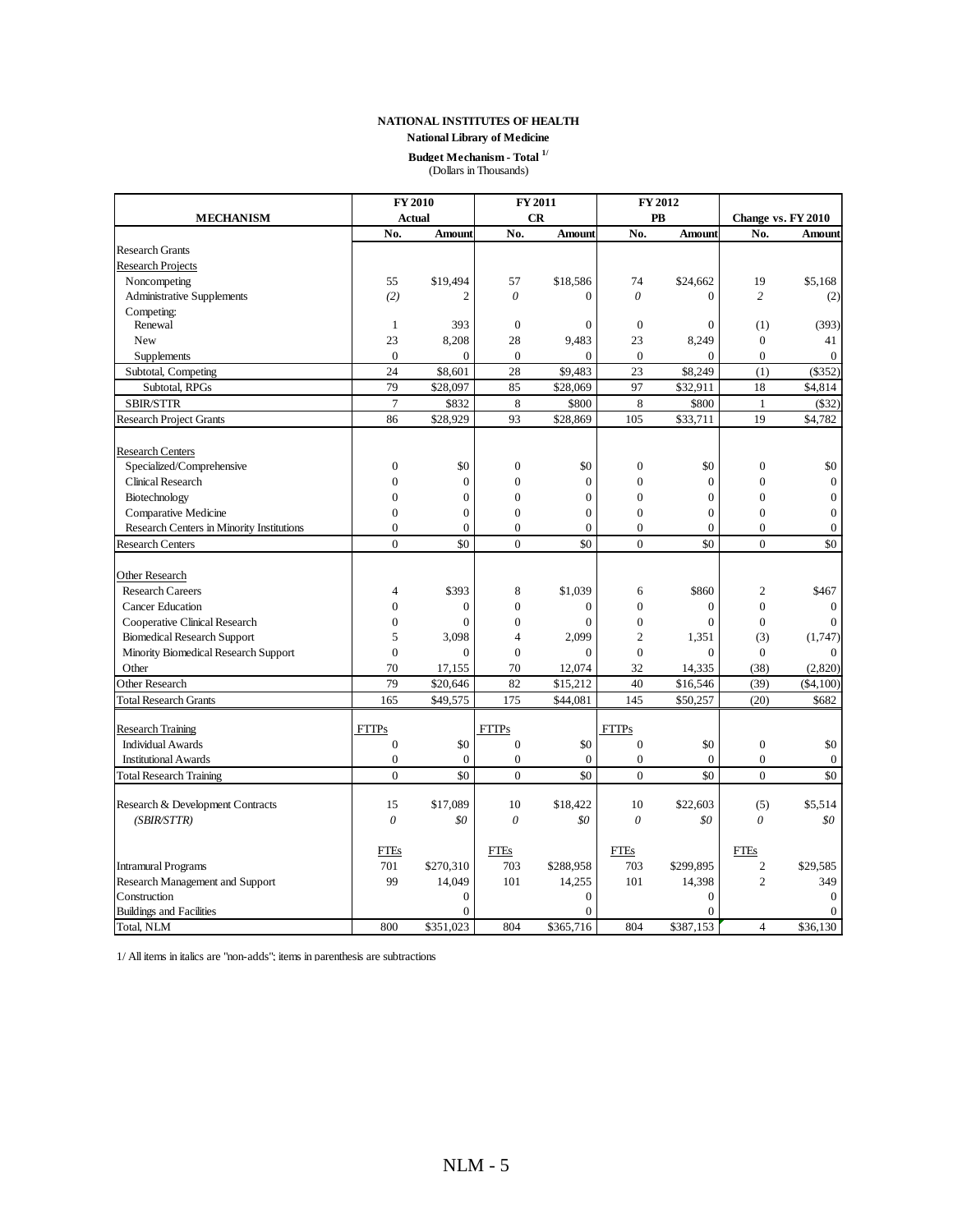#### **Major Changes in the Fiscal Year 2012 Budget Request**

Major changes by budget mechanism and/or budget activity detail are described below. Note that there may be overlap between budget mechanism and activity detail and these highlights will not sum to the total change for the FY 2012 budget request for NLM, which is \$36.130 million over the FY 2010 level, for a total of \$387.153 million.

Intramural Programs (+\$29.585 million; total \$299.895 million): NLM will support incremental cost of literature purchases and contractual services in order to maintain its national biomedical information services, including the development and dissemination of molecular biology and genomic information and other services that provide access to the results of research. An increase in FTE is requested to allow NLM's Intramural Programs to continue and build upon the processing of data and provision of services to the Library's national collection of biomedical information and electronic databases. Additional funds have been specifically added to NLM's budget request to allow the National Center for Biotechnology Information (NCBI) to meet the challenge of collecting, organizing, analyzing, and disseminating the deluge of data emanating from NIH-funded high-throughput genomic sequencing initiatives.

Research Project Grants (+\$4.782 million; total \$33.711 million): NLM will support a total of 105 Research Project Grant (RPG) awards in FY 2012. Noncompeting RPGs will increase by 19 awards and increase \$5.168 million. The NIH Budget policy for RPGs in FY 2012 is to provide a 1% inflationary increase in noncompeting awards.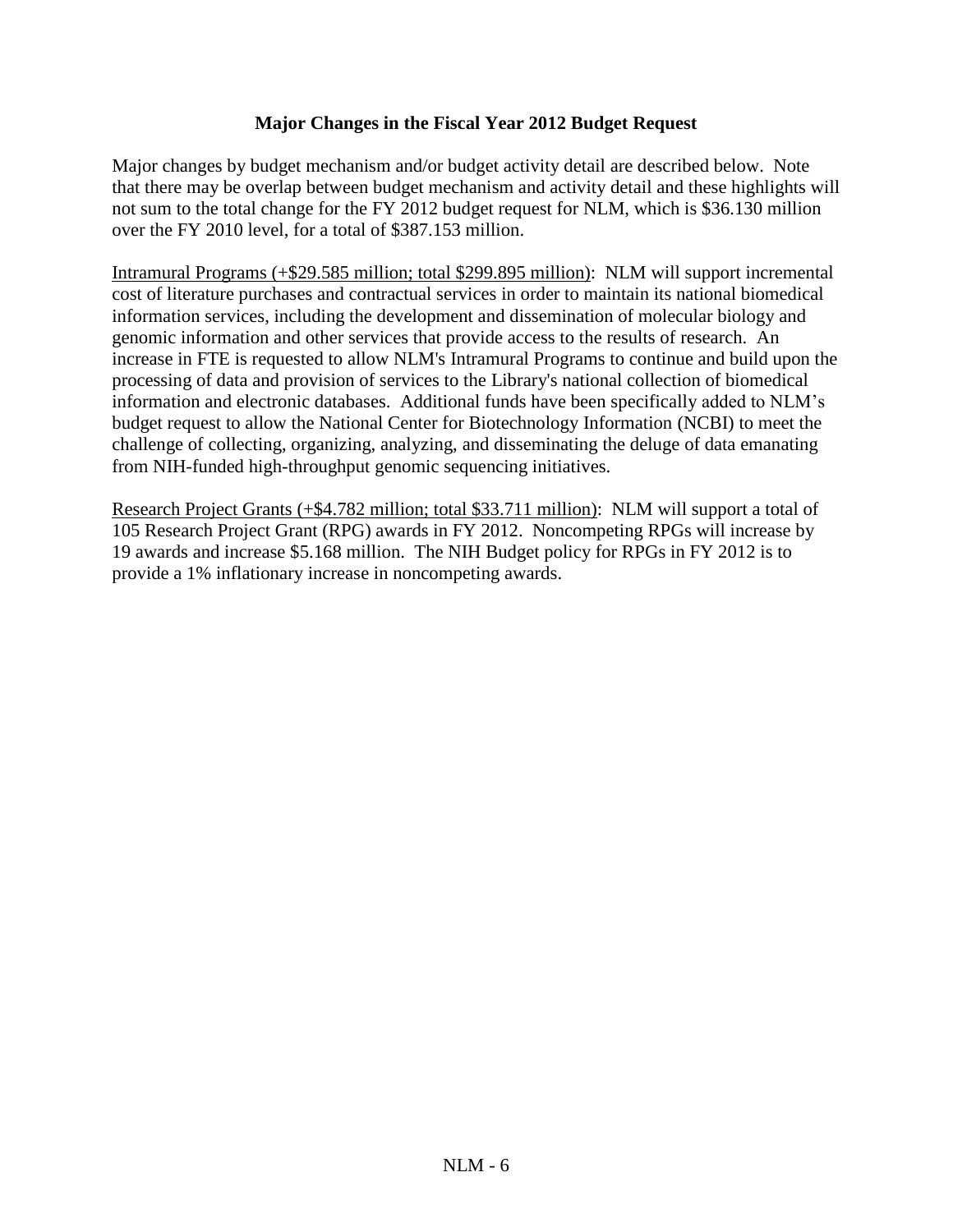#### **NATIONAL INSTITUTES OF HEALTH National Library of Medicine Summary of Changes**

(Dollars in Thousands)

| FY 2010 Actual                              |             |                  |             | \$351,023                  |
|---------------------------------------------|-------------|------------------|-------------|----------------------------|
| FY 2012 Estimate                            |             |                  |             | 387,153                    |
| Net change                                  |             |                  |             | \$36,130                   |
|                                             |             | 2012             |             |                            |
|                                             |             | <b>Estimate</b>  |             | <b>Change from FY 2010</b> |
|                                             |             | <b>Budget</b>    |             | <b>Budget</b>              |
| <b>CHANGES</b>                              | <b>FTEs</b> | <b>Authority</b> | <b>FTEs</b> | <b>Authority</b>           |
| A. Built-in:                                |             |                  |             |                            |
| 1. Intramural Programs:                     |             |                  |             |                            |
| a. Annualization of January                 |             |                  |             |                            |
| 2010 pay increase                           |             | \$89,882         |             | \$544                      |
| b. January FY 2012 pay increase             |             | 89,882           |             | $\mathbf{0}$               |
| c. One less day of pay (n/a for 2011)       |             | 89,882           |             | (347)                      |
| d. Payment for centrally furnished services |             | 8,547            |             | 85                         |
| e. Increased cost of laboratory supplies,   |             |                  |             |                            |
| materials, and other expenses               |             | 201,466          |             | 1,903                      |
| Subtotal                                    |             | \$479,659        |             | \$2,185                    |
| 2. Research Management and Support:         |             |                  |             |                            |
| a. Annualization of January                 |             |                  |             |                            |
| 2010 pay increase                           |             | \$8,138          |             | \$48                       |
| b. January FY 2012 pay increase             |             | 8,138            |             | $\Omega$                   |
| c. One less day of pay $(n/a$ for 2011)     |             | 8,138            |             | (31)                       |
| d. Payment for centrally furnished services |             | 0                |             | $\boldsymbol{0}$           |
| e. Increased cost of laboratory supplies,   |             |                  |             |                            |
| materials, and other expenses               |             | 6,260            |             | 61                         |
| Subtotal                                    |             | \$30,674         |             | \$78                       |
| Subtotal. Built-in                          |             | \$510,333        |             | \$2,263                    |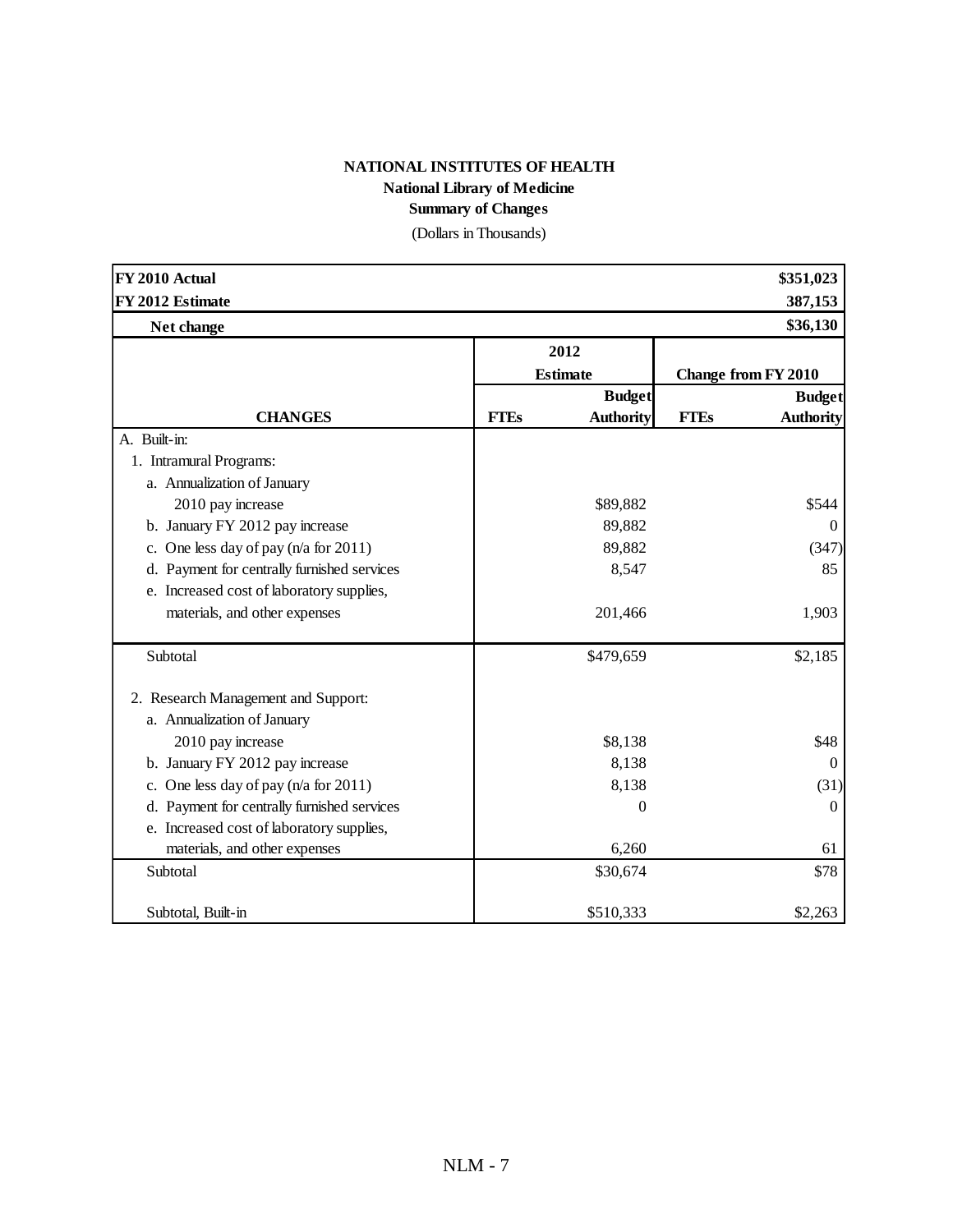#### **NATIONAL INSTITUTES OF HEALTH National Library of Medicine**

#### **Summary of Changes--continued**

|                                       |              | 2012             |                  |                     |
|---------------------------------------|--------------|------------------|------------------|---------------------|
|                                       |              | <b>Estimate</b>  |                  | Change from FY 2010 |
| <b>CHANGES</b>                        | No.          | <b>Amount</b>    | No.              | <b>Amount</b>       |
| B. Program:                           |              |                  |                  |                     |
| 1. Research Project Grants:           |              |                  |                  |                     |
| a. Noncompeting                       | 74           | \$24,662         | 19               | \$5,166             |
| b. Competing                          | 23           | 8,249            | (1)              | (352)               |
| c. SBIR/STTR                          | 8            | 800              | (16)             | (32)                |
| Total                                 | 105          | \$33,711         | $\overline{c}$   | \$4,782             |
| 2. Research Centers                   | $\mathbf{0}$ | \$0              | $\boldsymbol{0}$ | \$0                 |
| 3. Other Research                     | 40           | 16,546           | (39)             | (4,100)             |
| 4. Research Training                  | $\mathbf{0}$ | $\boldsymbol{0}$ | $\boldsymbol{0}$ | $\boldsymbol{0}$    |
| 5. Research and development contracts | 10           | 22,603           | (5)              | 5,514               |
| Subtotal, Extramural                  |              | \$72,860         |                  | \$6,196             |
|                                       | <b>FTEs</b>  |                  | <b>FTEs</b>      |                     |
| 6. Intramural Programs                | 703          | \$299,895        | $\overline{2}$   | \$27,400            |
| 7. Research Management and Support    | 101          | 14,398           | $\overline{2}$   | 271                 |
| 8. Construction                       |              | $\boldsymbol{0}$ |                  | $\boldsymbol{0}$    |
| 9. Buildings and Facilities           |              | $\boldsymbol{0}$ |                  | $\mathbf{0}$        |
| Subtotal, program                     |              | \$387,153        |                  | \$33,867            |
| Total changes                         | 804          | \$387,153        | $\overline{4}$   | \$36,130            |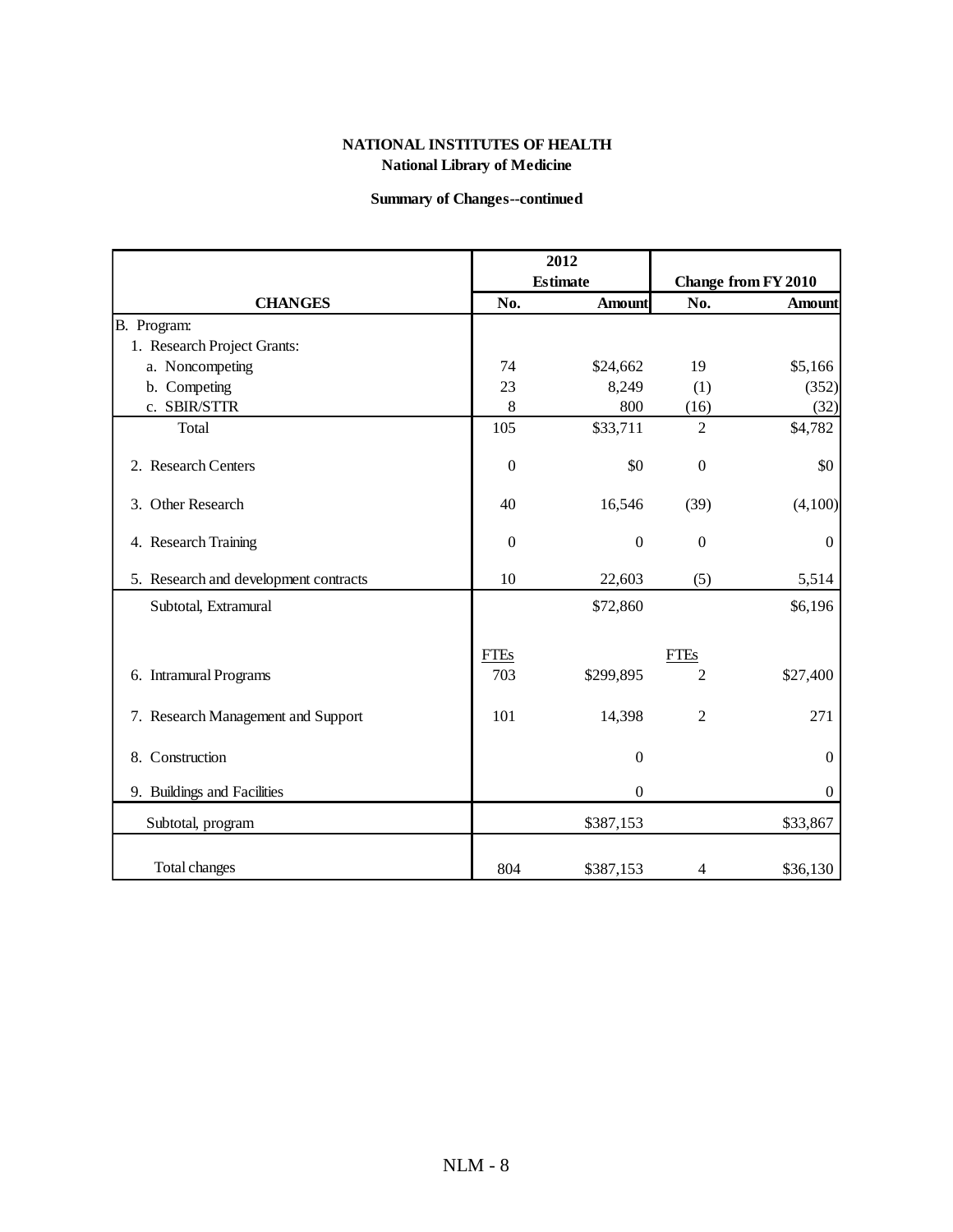#### **Fiscal Year 2012 Budget Graphs**

#### History of Budget Authority and FTEs:



Distribution by Mechanism:



Change by Selected Mechanisms: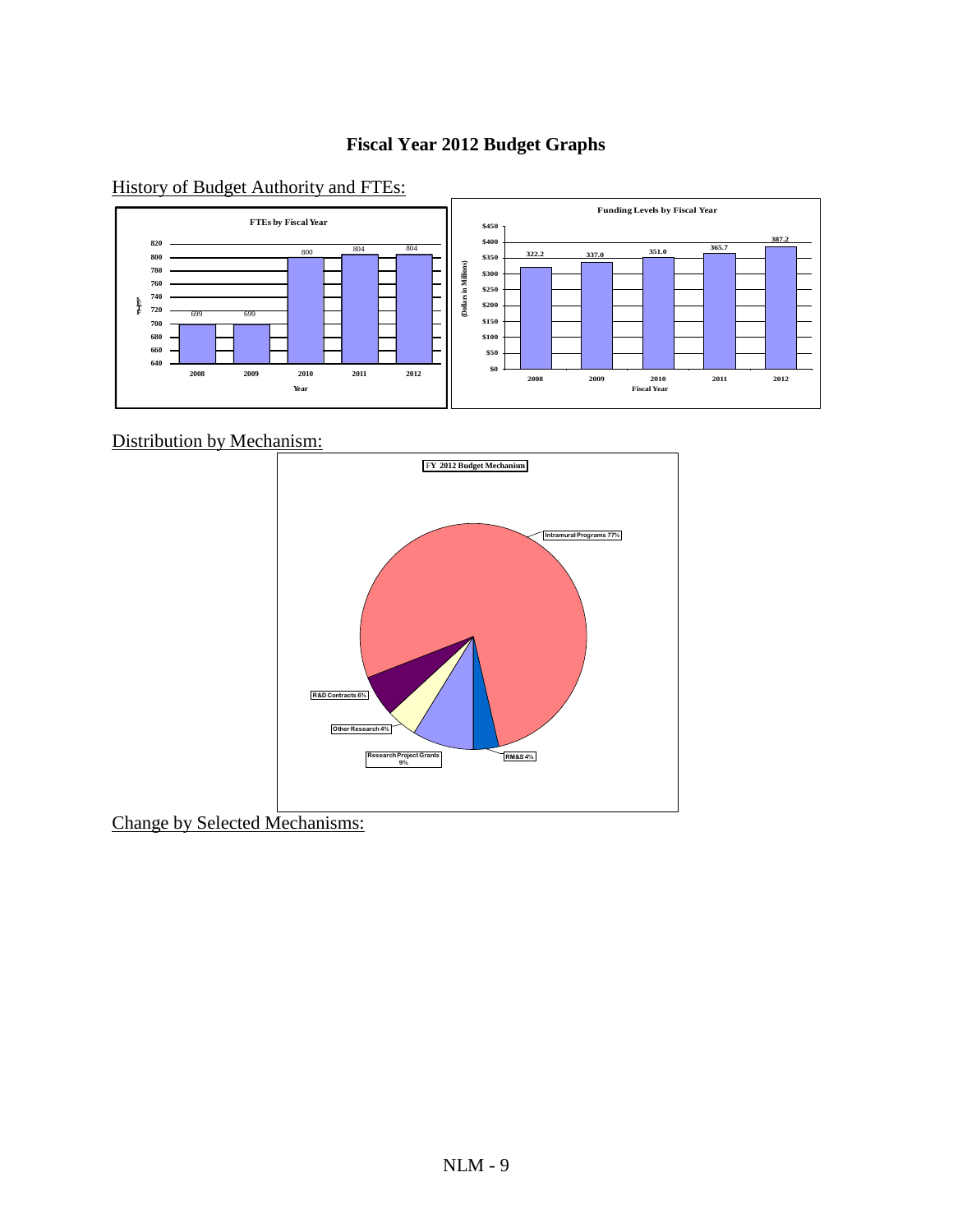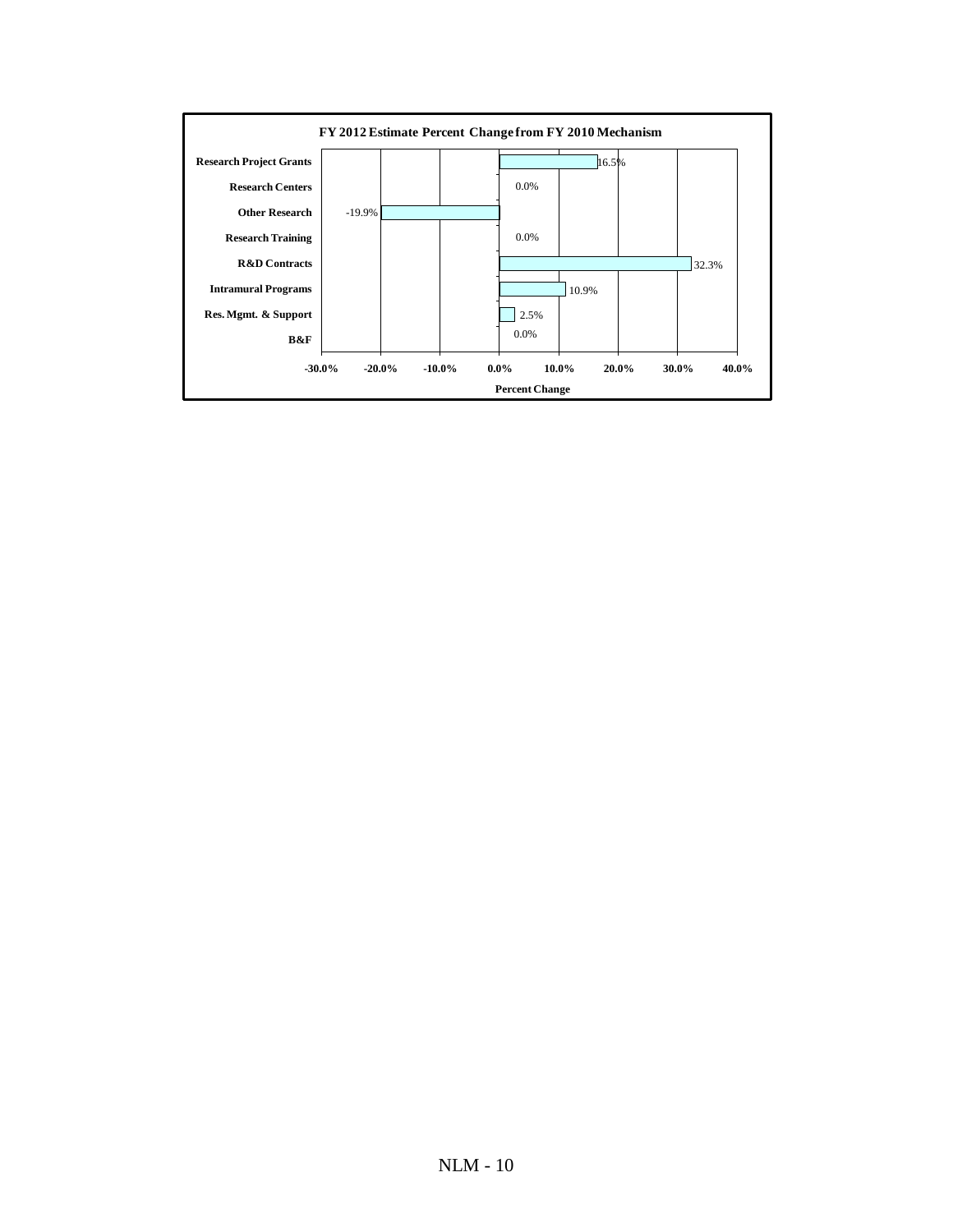#### **NATIONAL INSTITUTES OF HEALTH**

#### **National Library of Medicine**

**Budget Authority by Activity**

(Dollars in thousands)

|                                                                   | <b>FY 2010</b><br><b>Actual</b> |               | <b>FY 2011</b><br><b>FY 2012</b><br>CR<br>PB |               | Change vs.<br><b>FY 2010</b> |               |             |               |
|-------------------------------------------------------------------|---------------------------------|---------------|----------------------------------------------|---------------|------------------------------|---------------|-------------|---------------|
| <b>Extramural Research</b><br>Detail:                             | <b>FTEs</b>                     | <b>Amount</b> | <b>FTEs</b>                                  | <b>Amount</b> | <b>FTEs</b>                  | <b>Amount</b> | <b>FTEs</b> | <b>Amount</b> |
| Health Information for Health Professionals and<br>Public (NN/LM) |                                 | \$11,586      |                                              | \$12,319      |                              | \$12,319      |             | \$733         |
| Informatics Infrastructure                                        |                                 | 21,055        |                                              | 15,412        |                              | 16,746        |             | $-4,309$      |
| <b>Informatics Research</b>                                       |                                 | 34,023        |                                              | 34,772        |                              | 43,795        |             | 9,772         |
| Subtotal, Extramural                                              |                                 | \$66,664      |                                              | \$62,503      |                              | \$72,860      |             | \$6,196       |
| <b>Intramural Programs</b>                                        | 701                             | \$270,310     | 703                                          | \$288,958     | 703                          | \$299,895     | 2           | \$29,585      |
| <b>Research Management &amp; Support</b>                          | 99                              | \$14,049      | 101                                          | \$14,255      | 101                          | \$14,398      | 2           | \$349         |
| <b>TOTAL</b>                                                      | 800                             | \$351,023     | 804                                          | \$365,716     | 804                          | \$387,153     | 4           | \$36,130      |

1. Includes FTEs which are reimbursed from the NIH Common Fund for Medical Research.

2. Includes Real Transfers and Comparable Adjustments as detailed in the "Amounts Available for Obligation" table.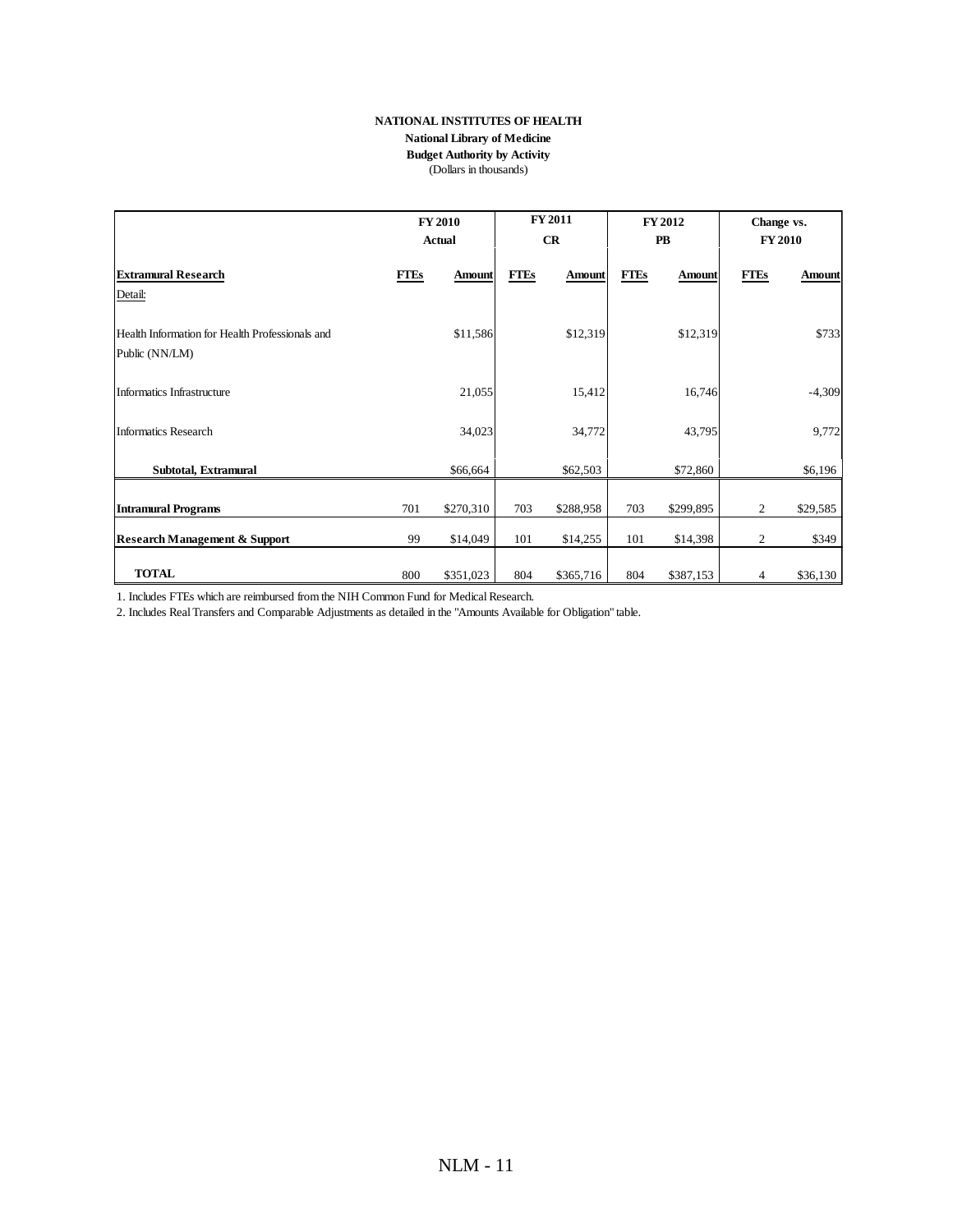# NATIONAL INSTITUTES OF HEALTH<br>National Library of Medicine

## **Authorizing Legislation**

|                              | Other Citation Citation<br>PHS Act/ | U.S. Code | 2011 Amount<br>Authorized | Estimate<br>FY 2010 | 2012 Amount<br>Authorized | FY 2012<br>PB |
|------------------------------|-------------------------------------|-----------|---------------------------|---------------------|---------------------------|---------------|
| Research and Investigation   | Section 301                         | 42§241    | Indefinite                |                     | Indefinite                |               |
|                              | Section 401(a)                      | 42§281    | Indefinite                | \$351,023,000       | Indefinite                | \$387,153,000 |
| National Library of Medicine |                                     |           |                           |                     |                           |               |
| Total, Budget Authority      |                                     |           |                           | \$351,023,000       |                           | \$387,153,000 |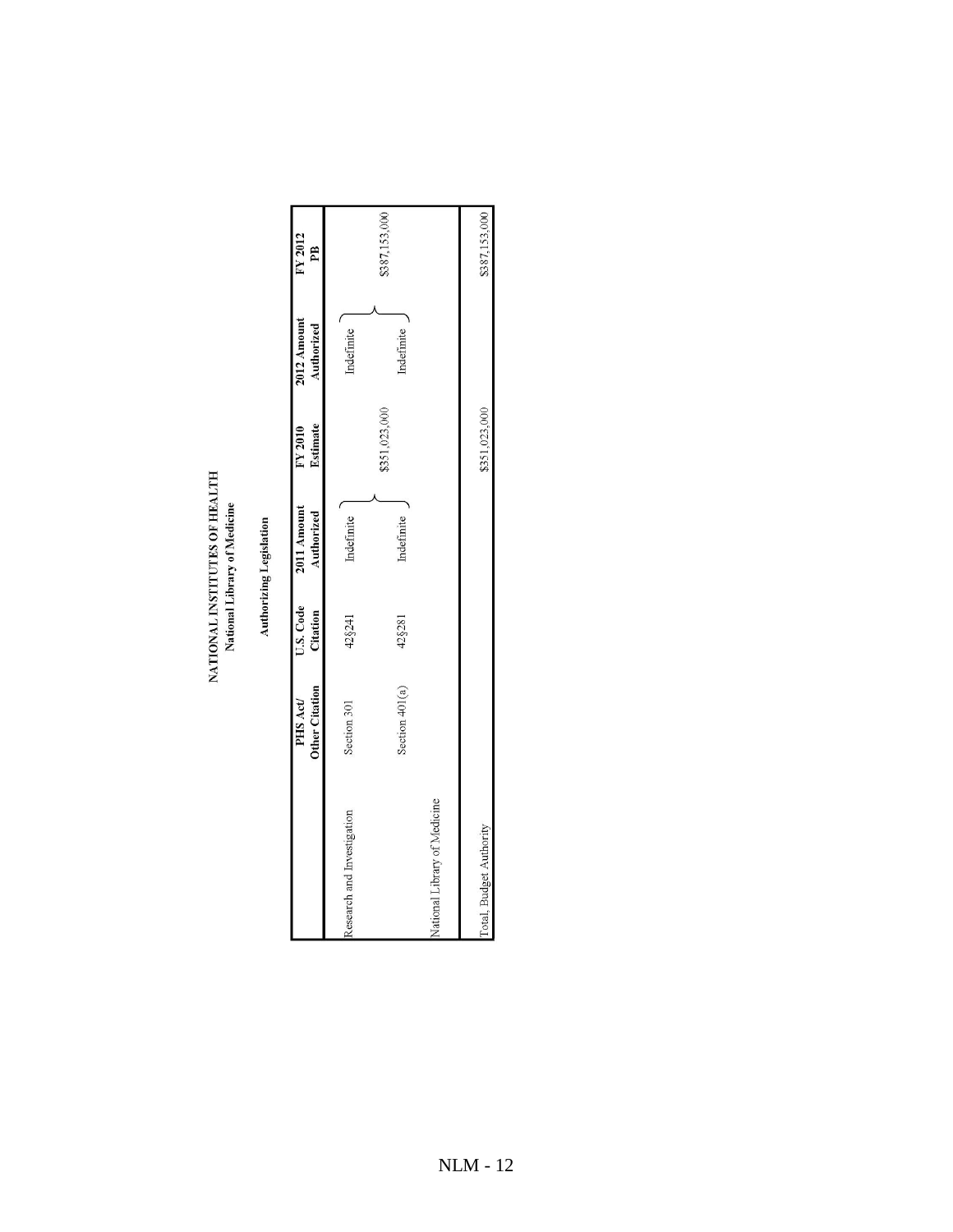#### **NATIONAL INSTITUTES OF HEALTH National Library of Medicine**

#### **Appropriations History**

| Fiscal       | <b>Budget Estimate to</b> |                 |                  |                 |
|--------------|---------------------------|-----------------|------------------|-----------------|
| Year         | Congress                  | House Allowance | Senate Allowance | Appropriation   |
| 2003         | \$313,534,000             | \$313,534,000   | \$331,443,000    | \$302,099,000   |
| Rescission   |                           |                 |                  | (\$1,964,000)   |
| 2004         | \$315,401,000             | \$315,401,000   | \$319,396,000    | \$311,635,000   |
| Rescission   |                           |                 |                  | $(\$2,520,000)$ |
| 2005         | \$316,947,000             | \$316,947,000   | \$316,900,000    | \$317,947,000   |
| Rescission   |                           |                 |                  | $(\$2,801,000)$ |
| 2006         | \$318,091,000             | \$318,091,000   | \$327,247,000    | \$318,091,000   |
| Rescission   |                           |                 |                  | $(\$3,181,000)$ |
| 2007         | \$313,269,000             | \$313,269,000   | \$315,294,000    | \$320,850,000   |
| Rescission   |                           |                 |                  | \$0             |
| 2008         | \$312,562,000             | \$325,484,000   | \$327,817,000    | \$326,669,000   |
| Rescission   |                           |                 |                  | $(\$5,707,000)$ |
| Supplemental |                           |                 |                  | \$1,705,000     |
| 2009         | \$323,046,000             | \$331,847,000   | \$329,996,000    | \$330,771,000   |
| Rescission   |                           |                 |                  | \$0             |
| 2010         | \$334,347,000             | \$342,585,000   | \$336,417,000    | \$339,716,000   |
| Rescission   |                           |                 |                  | \$0             |
| 2011         | \$364,802,000             |                 | \$364,254,000    |                 |
| Rescission   |                           |                 |                  |                 |
| 2012         | \$387,153,000             |                 |                  |                 |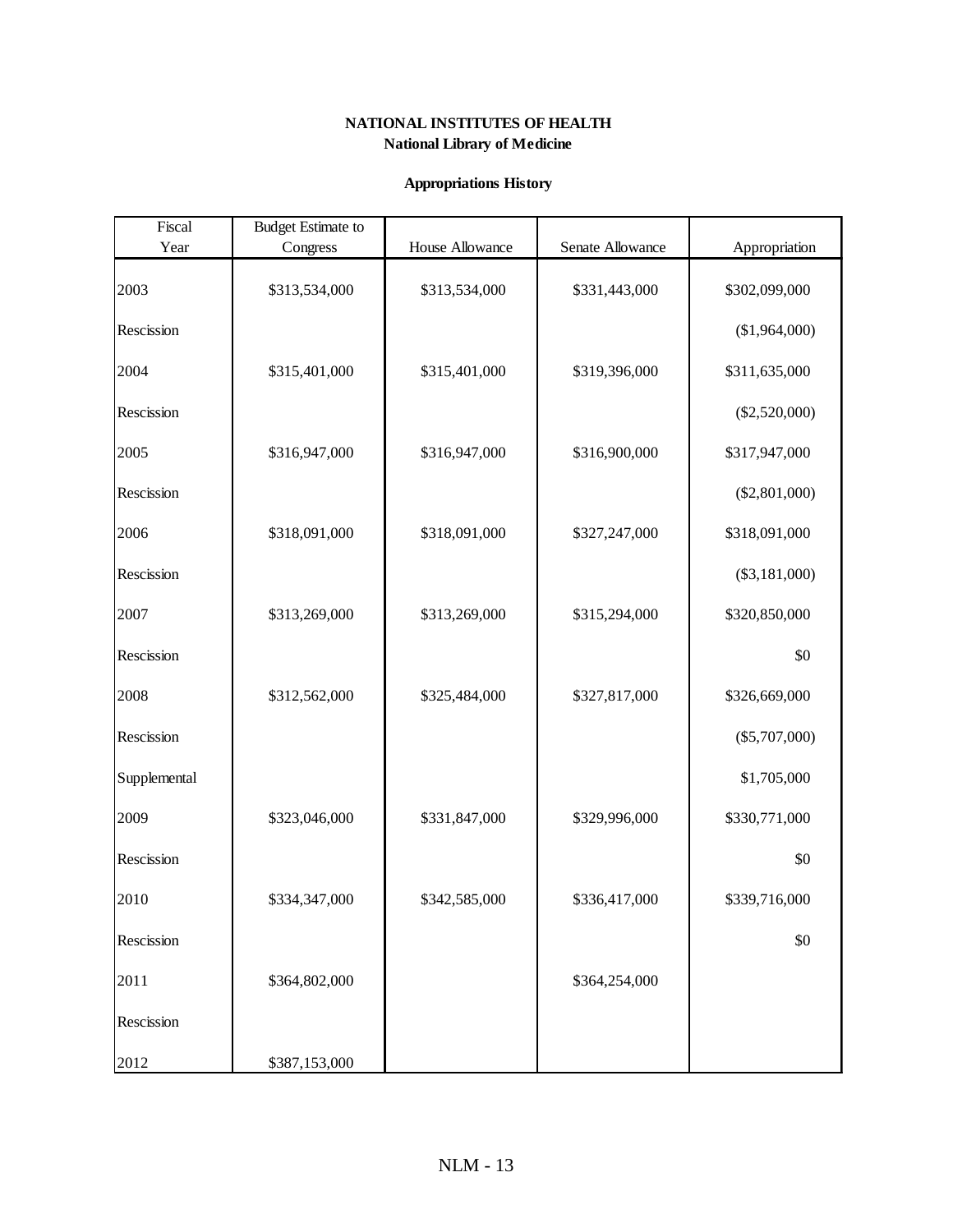#### **Justification of Budget Request**

#### *National Library of Medicine*

Authorizing Legislation: Section 301 and title IV of the Public Health Service Act, as amended.

Budget Authority (BA):

|            | FY 2010       | FY 2011       | FY 2012               | $FY$ 2012 +/-    |
|------------|---------------|---------------|-----------------------|------------------|
|            | Actual        | CК            | <b>Budget Request</b> | FY 2010          |
| ВA         | \$351,023,000 | \$365,716,000 | \$387,153,000         | $+$ \$36,130,000 |
| <b>FTE</b> | 800           | 804           | 804                   | $+4$             |

Program funds are allocated as follows: Competitive Grants/Cooperative Agreements; Contracts; Direct Federal/Intramural and Other.

#### **Director's Overview**

Celebrating its 175th anniversary this year, the National Library of Medicine (NLM) is the world's largest biomedical library and the producer of electronic information services used by millions of users around the globe to obtain trillions of bytes of data every day. Scientists, health professionals, and the public search the Library's resources more than two billion times each year. A pioneer and innovator in information technology, NLM plays a pivotal role in supporting the translation of basic science into new treatments, improved practice, and decision support for health professionals and patients. Today, the Library:

- Acquires, organizes, and works to preserve the world's scholarly biomedical literature and to address the challenges of making digital information permanent;
- Provides nationwide access to biomedical and health information in partnership with the 5,800-member National Network of Libraries of Medicine;
- Serves as a leading international resource for building, curating, and providing sophisticated access to molecular biology and genomic databases via its National Center for Biotechnology Information (NCBI);
- Creates high quality information services on toxicology, environmental health, health services research, public health, and disaster management;
- Aids national disaster management efforts by developing relevant information systems and resources, ensuring uninterrupted access to critical health information resources when disasters occur;
- Supports and conducts advanced research and development in biomedical informatics and health information technology;
- Develops and supports health data standards for electronic health records in coordination with Office of the National Coordinator for Health Information Technology (ONC) to enable efficient health information exchange and support health care reform; and
- Is the primary supporter of university-based research training in biomedical informatics.

NLM continues to focus on the goals of its 2006-2016 Long Range Plan, including key activities to support interoperable health information technology, development of a robust knowledge base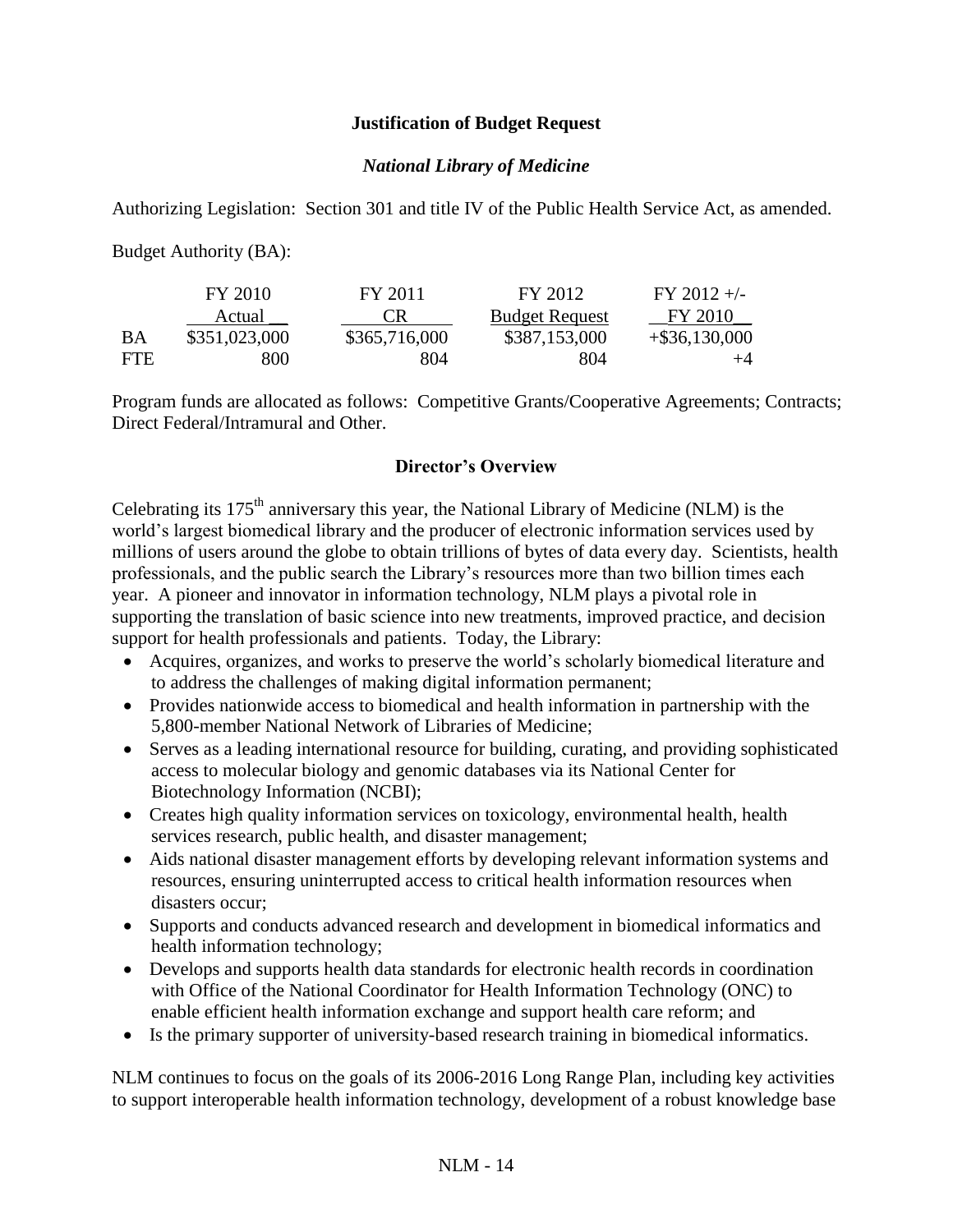for personalized health care, advanced information access for accelerated discovery, more effective response to disasters and emergencies, reduction of health disparities, and improved health literacy.

#### Support of NIH Director's Key Initiatives

#### Initiative: Technologies to Accelerate Discovery

NLM's NCBI promotes scientific discovery by organizing and providing rapid access to the flood of genetic sequence data resulting from new high throughput sequencing technologies that allow complete genomes to be sequenced in days rather than years. Advanced computational tools provide the means for sophisticated analysis of complex molecular biology data to accelerate discovery of the genetic role in health and disease . NCBI's database of Genotypes and Phenotypes (dbGaP) links genomic and clinical data for the same patients to help identify genetic variations that may affect predisposition to disease or response to therapy.

#### Initiative: Re-engineering the Therapeutic Development Pipeline

NLM stands at the center of biomedical research: receiving, storing, disseminating, and connecting the biomedical literature - including articles deposited in PubMed Central in response to the NIH Public Access Policy - with biological, biochemical, genomic and clinical research data. Clinical trials play a critical role in translating research discoveries into effective treatments. With information on approximately 100,000 research studies in 174 countries, NLM's ClinicalTrials.gov is the most comprehensive source of information about clinical trials, serving researchers, health professionals, and the public. In accordance with provisions of the Food and Drug Administration (FDA) Amendments Act of 2007, ClinicalTrials.gov now accommodates summary results data. By the end of FY 2010, summary results information (including adverse event information) had been submitted for more than 2,500 completed trials. Results generally appear in ClinicalTrials.gov long before they are available anywhere else.

Initiative: Enhancing the Evidence Base for Health Care Decisions

NLM's services are a primary source of the results of comparative effective research, providing access to evidence on the best practices to improve patient safety and health care quality. NLM's program of Extramural grants supports informatics research to enhance electronic health records, to support integration and mining of large data sets from health care and basic biomedical research, and to organize and present evidence that helps health care providers, patients and consumers make sound health decisions. NLM's intramural research program on personal health records, building on more than two decades of NLM work on standard medical terminologies in the Unified Medical Language System, explores methods to help individuals use evidence to manage their own health, convey important information to their health care teams, and also generate standardized data that can speed scientific discovery. As the Department of Health and Human Services central coordinating body for clinical terminologies, NLM works closely with ONC to support and enhance standards to enable meaningful use of electronic health records as a means for improving health care quality and efficiency and generating better evidence as a byproduct of health care.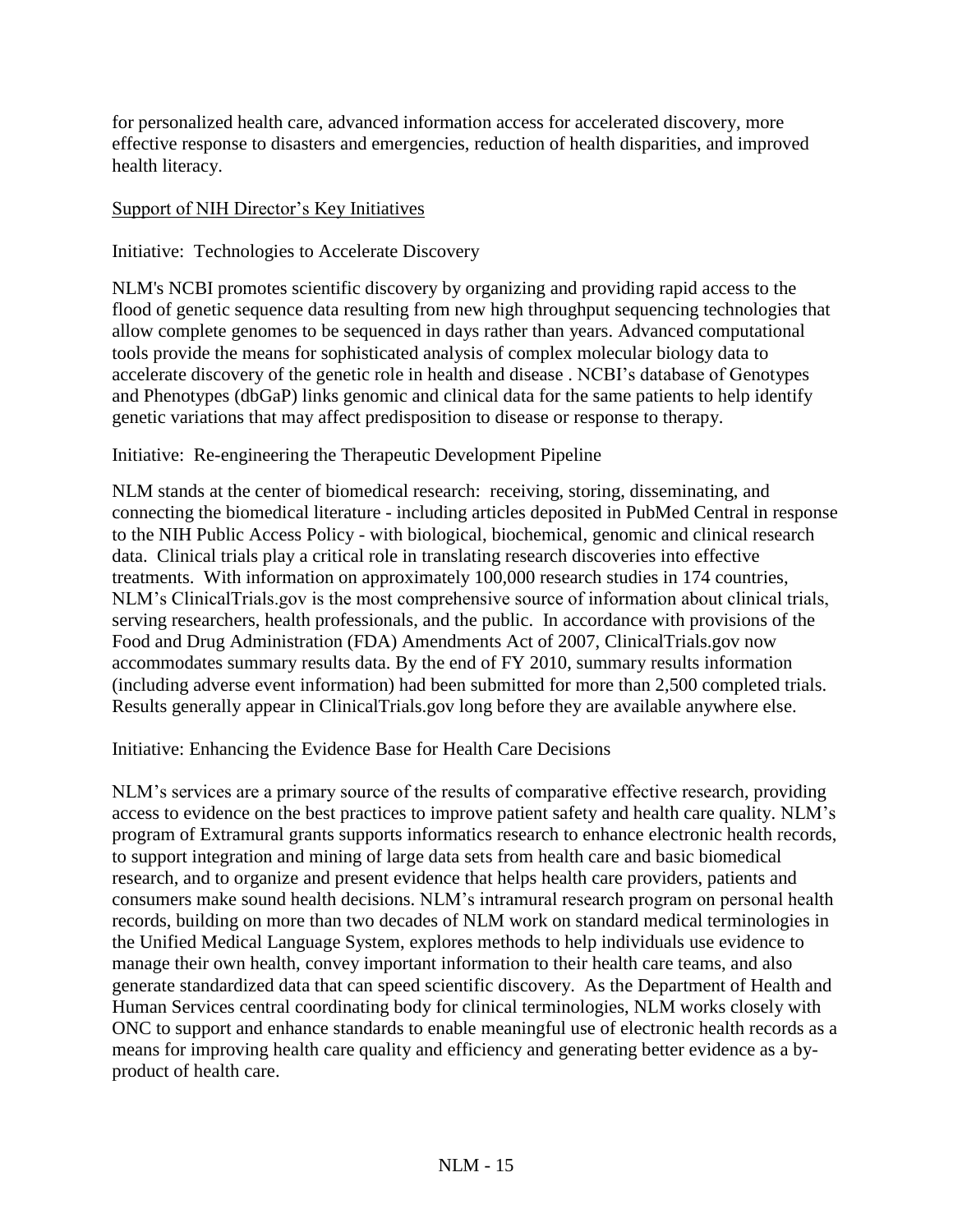Equally important, NLM provides accurate, understandable information to help patients and the public play an active role in managing their health. NLM's heavily used Web-based information services in English and Spanish are now available in a mobile-friendly format and are directly linkable to electronic health records via the new MedlinePlus Connect feature. The NIH MedlinePlus magazine, also in English and Spanish, makes the latest research findings available in lay language to those who may not have electronic access. Working with libraries and other partners across the country, NLM develops and tests new methods for increasing awareness and use of NIH information services, especially among populations with significant health disparities. NLM employs different kinds of social media such as Twitter and Facebook, mobile technology, specialized Web services, information prescriptions, and travelling exhibitions to ensure that everyone in the U.S. has a known, accessible and understandable source of high quality health information.

NLM's information services encompass the world's biomedical research output, including data on global infectious diseases. Because the Library uses the Internet and the World Wide Web as the primary means of delivering its information services and tools within the US, the Library's databases and tools are also readily accessible and heavily used by researchers, health professionals, and members of the public in virtually every country in the world. Innovative partnerships and applications of mobile technologies developed and tested by NLM to aid disaster response in the US have been quickly adapted and deployed in international situations, including earthquakes in Haiti and Chile, floods in Pakistan, and community research in Uganda.

Initiative: New Investigators, New Ideas

NLM is the principal supporter of training for informatics research careers at 18 universities across the country. The Library also actively promotes a broad spectrum of careers in science and medicine to young people, through such mechanisms as: development of K-12 curriculum materials, special educational programs associated with NLM exhibitions, and use of high-school peer tutors in health information outreach projects.

Overall Budget Policy**:** The FY 2012 request for NLM is \$387.153 million, an increase of \$36.130 million or 10.3 percent over the FY 2010 Enacted Level. NLM's highest priority is maintaining the quality and integrity of the Library's national collection of biomedical information and its many heavily used electronic databases. NLM's intramural program focuses on building and providing access to these essential services, and comprises 77 percent of the NLM budget. Funds are allocated to cover most of the inflationary increases associated with NLM services and processing some of the deluge of data from high throughput technologies. Funds for extramural grants remain relatively level in FY 2012 and the Library will continue to support the National Network of Libraries of Medicine and its role in improving US-wide access and use of health information in communities across the nation; to support pre- and post-doctoral informatics research training for the biomedical community; and to invest in new investigators and competing RPGs through informatics research grants. Funds are included in R&D contracts to reflect NLM's share of NIH-wide funding required to support several trans-NIH initiatives, such as the Therapies for Rare and Neglected Diseases program (TRND) and the Basic Behavioral and Social Sciences Opportunity Network (OppNet).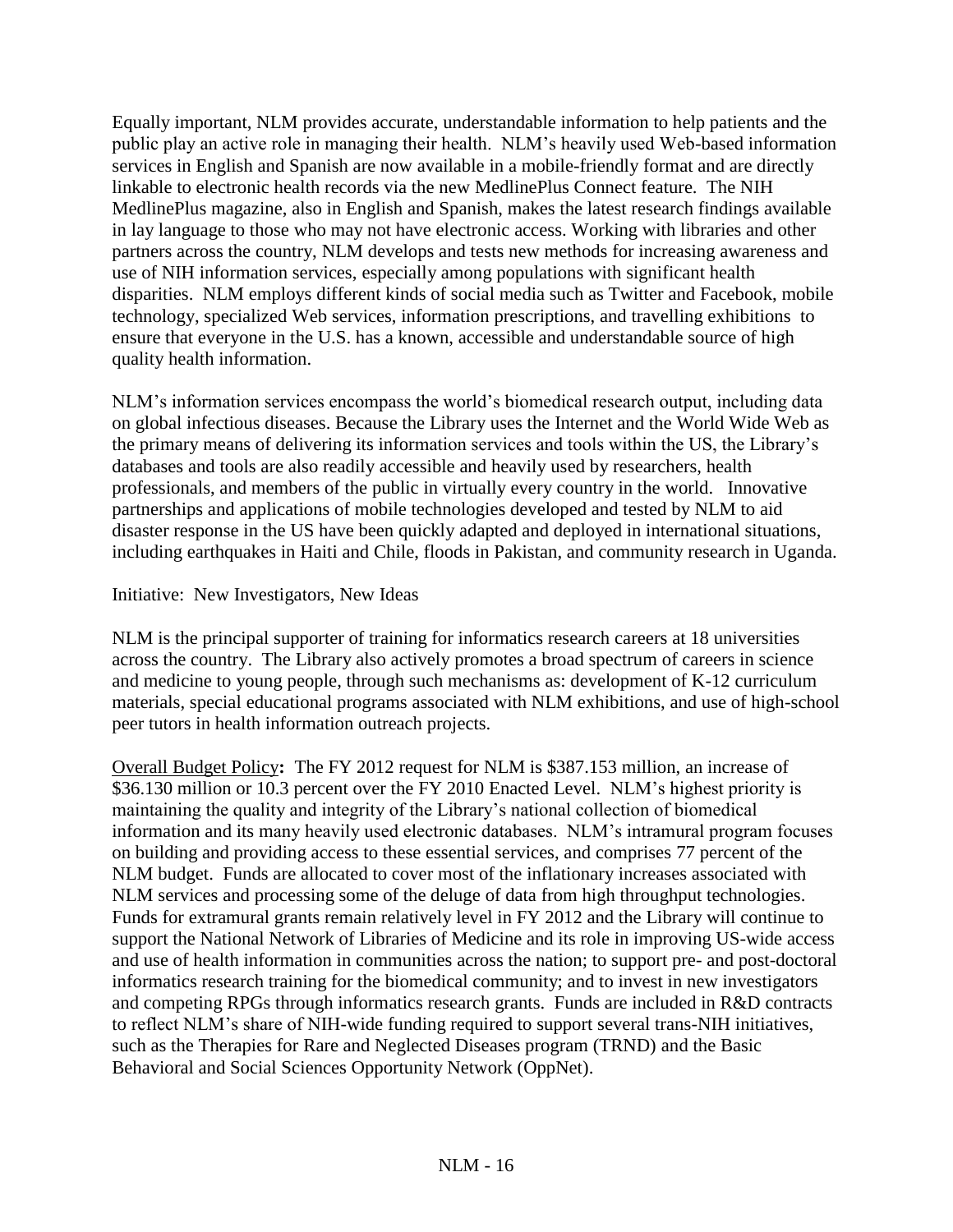#### **Program Descriptions and Accomplishments**

#### **INTRAMURAL PROGRAMS**

NLM's intramural programs acquire, organize, preserve, and provide access to the world's biomedical literature. NLM serves as a leading resource for molecular biology, genomic, and clinical trials information; provides information services on toxicology, disaster preparedness, and environmental health; and conducts research and develops systems, technologies and networks for information access by researchers, health professionals, patients and the general public.

**Delivering Reliable, High Quality Biomedical and Health Information Services:** At the core of the National Library of Medicine (NLM) are the world's largest, continually expanding collection of biomedical literature and a broad array of authoritative databases for health professionals, researchers, the public, and the librarians and information specialists who serve them. NLM develops and uses sophisticated information systems to support the complex, high volume operations necessary to acquire, describe, index, and provide rapid access to materials in its collections and to build and refine electronic databases and services for many different audiences. In FY 2010, NLM greatly expanded the quantity and range of high quality information readily available to researchers, health professionals, and the general public. Major advances included: enhancements to the Sequence Read Archive, which enables researchers to access and compute on the enormous quantities of data coming from genomic studies which employ next-generation sequencing platforms; a significant increase in the number of full text articles in PubMed Central, which now provides public access to more than 2 million research articles, including those produced by NIH-funded researchers; new sources of information and search tools to improve access to the results of comparative effectiveness research and systematic reviews; maintenance of [medlineplus4you](http://twitter.com/medlineplus4you) on Twitter, a companion to NLM's popular and respected consumer health Web site, [MedlinePlus.gov,](http://www.medlineplus.gov/) as one of several initiatives to use social media to reach new audiences that can benefit from high quality, understandable health information; continued expansion of ClinicalTrials.gov to encompass summary results and adverse event information from a growing number of clinical trials of FDA-regulated products; and development of new information services on the impact of the gulf oil spill, the earthquake in Haiti, women's health issues, disaster preparation and response, and other important topics. Mobile applications and social media were also used to disseminate these resources.

Budget Policy: The FY 2012 Budget request is \$121.202 million, an increase of \$2.377 million or 2.0 percent from the FY 2010 level of \$118.825 million. In FY 2012, the Library will concentrate on maintaining its current level of services and enhancing and expanding some of its most heavily used resources, including Medline/PubMed and PubMed Central, which provide critical access to published biomedical research results worldwide. Another key service, MedlinePlus, contains a wide range of information written and formatted for consumers. Keeping MedlinePlus current with new information (in English, Spanish and other languages) from NIH and other reliable sources is a high priority in FY 2012. NLM will support the expansion of ClinicalTrials.gov in FY 2012 to accommodate increasing submissions of summary results in accordance with the Food and Drug Administration Amendments Act of 2007.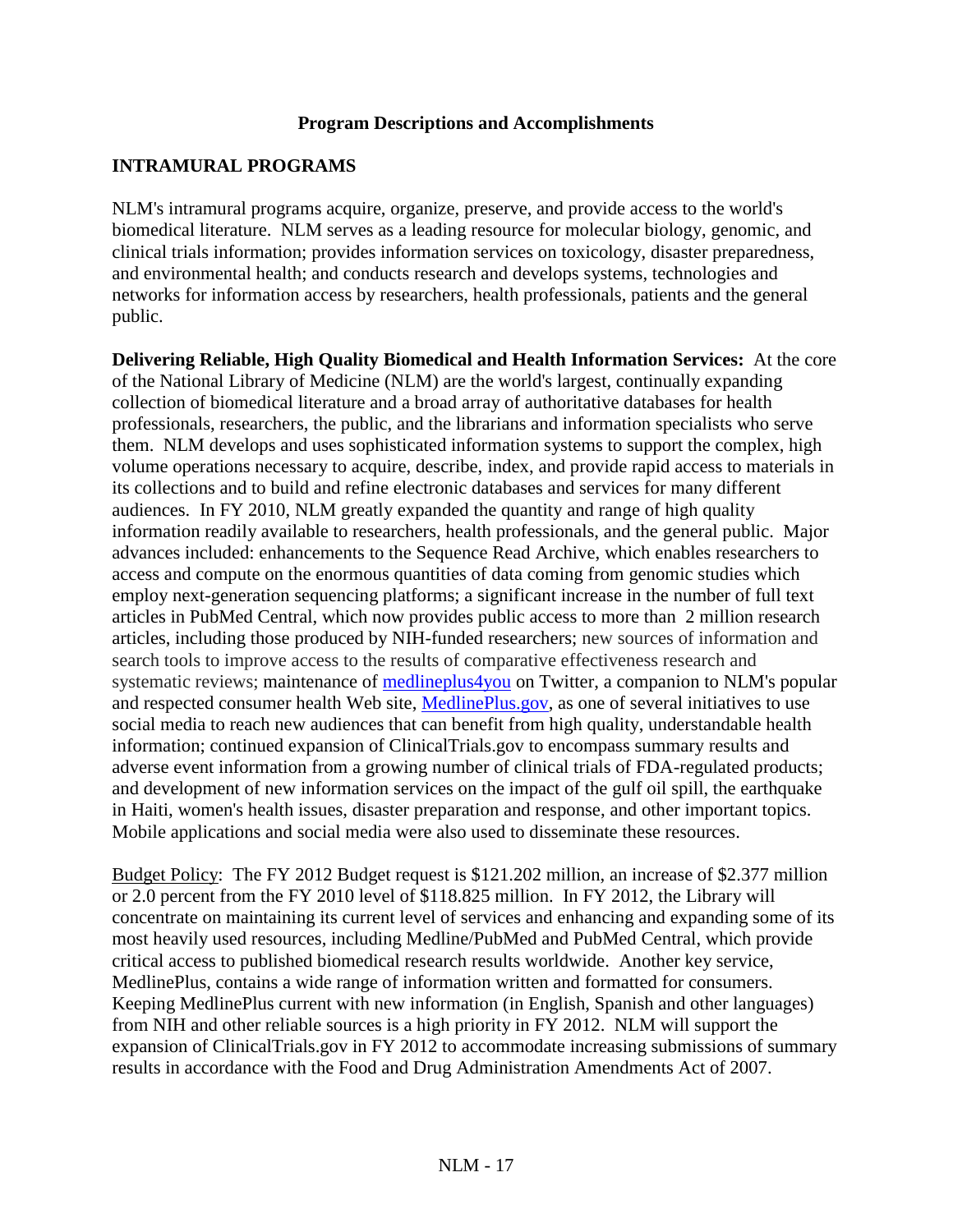#### **Portrait of a Program: Health Data Standards for Interoperable Health Information Technology**

FY 2010 Level: \$15.742 million FY 2012 Level: \$15.742 million Change:  $\frac{1}{20}$  S0 million

As the central coordinating body for clinical terminology standards within the Department of Health and Human Services, NLM works closely with the Office of the National Coordinator for Health Information Technology (ONC) to enable efficient health information exchange for health care, public health surveillance, and biomedical research. NLM provides ongoing funding for the clinical terminologies designated as US standards for meaningful use of electronic health records (EHRs) and health information exchange. NLM's support allows these standards to be regularly updated to reflect new drugs, tests, and changes in biomedical knowledge and health practice – and also allows them to be used free-of-charge in US systems that support health care, public health, and biomedical research. In 2010, NLM worked with the FDA to expand the coverage of over-thecounter medications in the standard drug vocabulary, developed a subset of frequently-ordered tests to assist EHR developers in transitioning to use of standard laboratory test vocabulary, and worked with HRSA to develop a guide to standardizing newborn screening data that is currently being implemented in two states. The inclusion of standard terminology in EHRs enables more effective clinical decision support by making it easier to link information in a patient's record to the knowledge relevant to that record. NLM's new MedlinePlus Connect service allows EHR vendors to connect their products directly to NLM's high quality patient information. NLM's Unified Medical Language System (UMLS) resources provide essential infrastructure for advanced clinical decision support by connecting standard clinical terminologies to billing codes and more than 120 other important biomedical vocabularies, such as those used in information retrieval and gene annotation. By linking the many different terms that are used to represent the same concepts and by providing associated natural language processing programs, NLM's UMLS resources help computer programs to interpret biomedical text correctly. Systems that make use of the UMLS are heavily used to extract meaning from physician notes, to index biomedical literature, to enhance information retrieval, and to support the integration of many different kinds of information needed to help health professionals and patients make informed decisions.

**Promoting Public Awareness and Access to Information:** The NLM has extensive outreach programs to make biomedical researchers, health professionals, librarians, patients, and the public aware of NLM's diverse information services. NLM makes heavy use of the National Network of Libraries of Medicine and other formal partnerships, including the Partners in Information Access for the Public Health Workforce and the Environmental Health Information Outreach Partnership with Historically Black Colleges and Universities, tribal colleges, and other minority serving institutions, to improve access to high quality health information. NLM also fosters informal community partnerships and uses exhibitions, the media, and new technologies in its efforts to reach underserved populations and to promote young people's interest in careers in science, medicine, and technology. As part of its outreach efforts, NLM continually solicits feedback from users on how existing resources can be improved. In FY 2010, dozens of community-based projects were funded across the country to enhance awareness and access to health information, using a combination of high tech and "high touch" approaches. With assistance from other NIH components and outside partners, NLM continues to increase the distribution of the NIH MedlinePlus magazine. This past year, the NLM and the NIH partnered with the National Hispanic Medical Association, the American Diabetes Association, the Peripheral Arterial Disease (P.A.D.) Coalition, among others, to extend the distribution of the magazine to the audiences they serve. The magazine is distributed to doctors' offices, health science libraries, the Congress, the media, federally-supported community health centers, select hospital emergency and waiting rooms, and other locations where the public receives health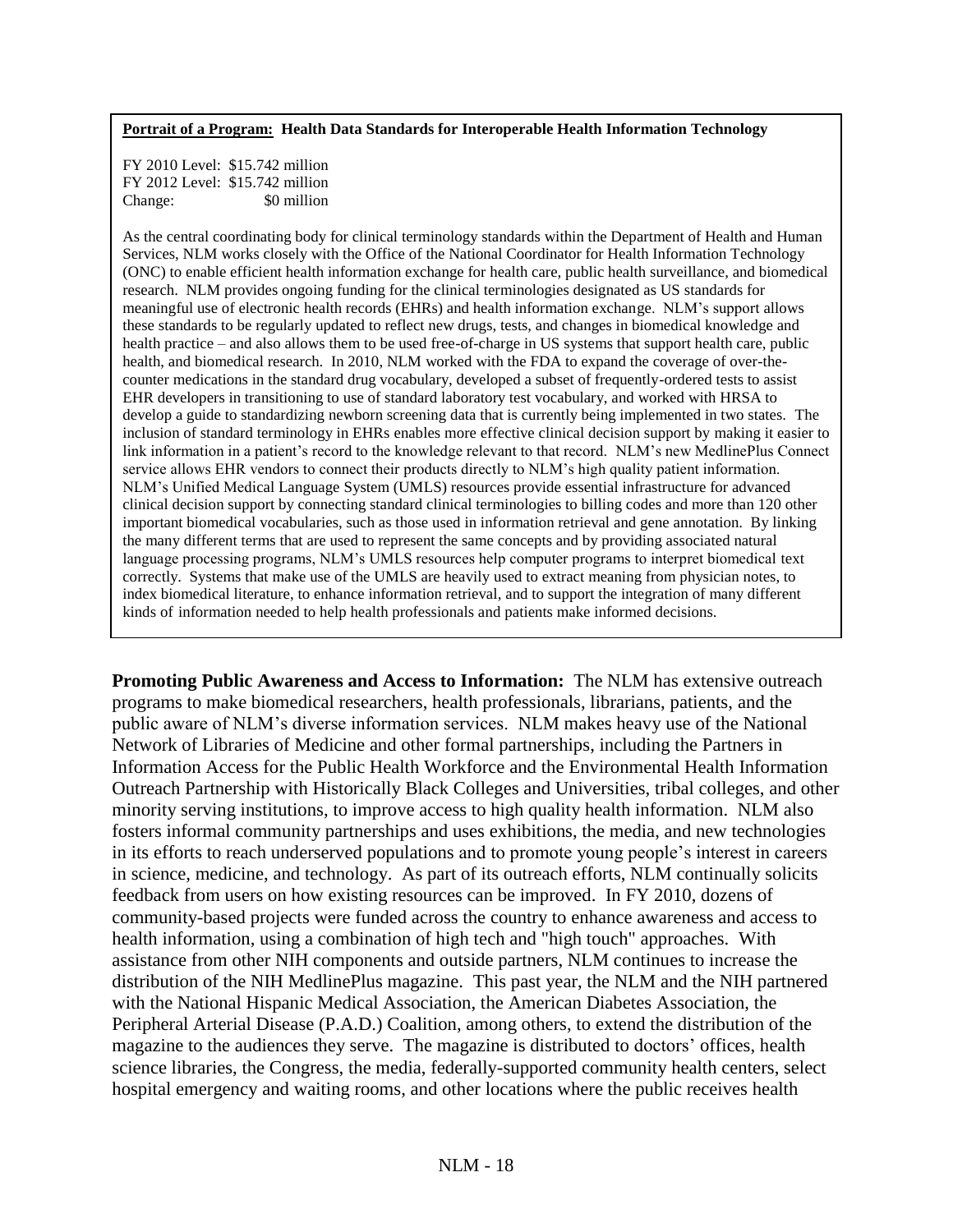services nationwide. Depending on the issue, between 300,000 to 600,000 copies of each quarterly magazine currently reach a readership of over 5 million Americans. NLM expanded its successful traveling exhibitions program as another means of highlighting the Library's collections and services and promoting interest in careers in science and medicine in public libraries and other venues across the country. Two recent additions include: *Harry Potter's World: Renaissance Science, Magic, and Medicine*, already fully booked through 2012 and *Binding Wounds, Pushing Boundaries: African Americans in Civil War Medicine.*

Budget Policy: The FY 2012 Budget request is \$5.123 million, an increase of \$0.051 million or 1.0 percent from the FY 2010 level of \$5.072 million. In FY 2012, NLM will continue its outreach programs with a special emphasis on those aimed at underserved and minority populations. As recommended by the 2006-2016 Long Range Plan, NLM will develop and test innovative outreach methods, including infrastructure improvements (for example, PDAs, intelligent agents, and network techniques) to "enable ubiquitous health information access in homes, schools, public libraries, and work places." Also as recommended in the Plan, the Library will continue to use its major historical exhibitions as a means for improving science and health literacy and promoting interest in biomedical careers, as well as increasing awareness and use of NLM information services.

**Developing Advanced Information Systems, Standards and Research Tools:** The NLM's advanced information services have long benefitted from its intramural research and development (R&D) programs. The Library has two organizations that conduct advanced R&D on different aspects of biomedical communication—the Lister Hill National Center for Biomedical Communications (LHC) and the National Center for Biotechnology Information (NCBI). The LHC, established in 1968, conducts and supports research in such areas as the development and dissemination of health information technology standards; the dissemination, processing, and use of high quality imagery; medical language processing; high-speed access to biomedical information; and advanced technology for emergency and disaster management. The NCBI, created in 1988, conducts research and development on the representation, integration, and retrieval of molecular biology data and biomedical literature; provides an integrated, genomic information resource for biomedical researchers at NIH and around the world; and conducts basic research in computational biology. In FY 2010, imaging tools developed by NLM's LHC became integral to training and testing proficiency in colposcopy in medical schools and residency programs across the country. LHC also made advances that will facilitate health information exchange and meaningful use of EHRs in addition to continuing groundbreaking research in natural language processing and medical image processing. LHC researchers used frequency data from multiple health care organizations to produce more useful, manageable subsets of large standard clinical vocabularies; worked with other HHS agencies to assist two states in testing NLM-developed guidance for standardizing newborn screening data; and established partnerships to test the use and impact of personal health records. NLM's NCBI continued to expand its resource of over 40 integrated biomedical databases that supports the accelerated pace of research made possible by new technologies such as next generation DNA sequencing, microarrays, and small molecule screening. NCBI is one of the world's largest repositories of DNA sequence information, ranging from data on microorganisms to analyses of human genomes. Access to these data and associated NCBI databases, such dbGaP, PubChem, and numerous other protein and gene databases, all linked to the scientific literature, provide the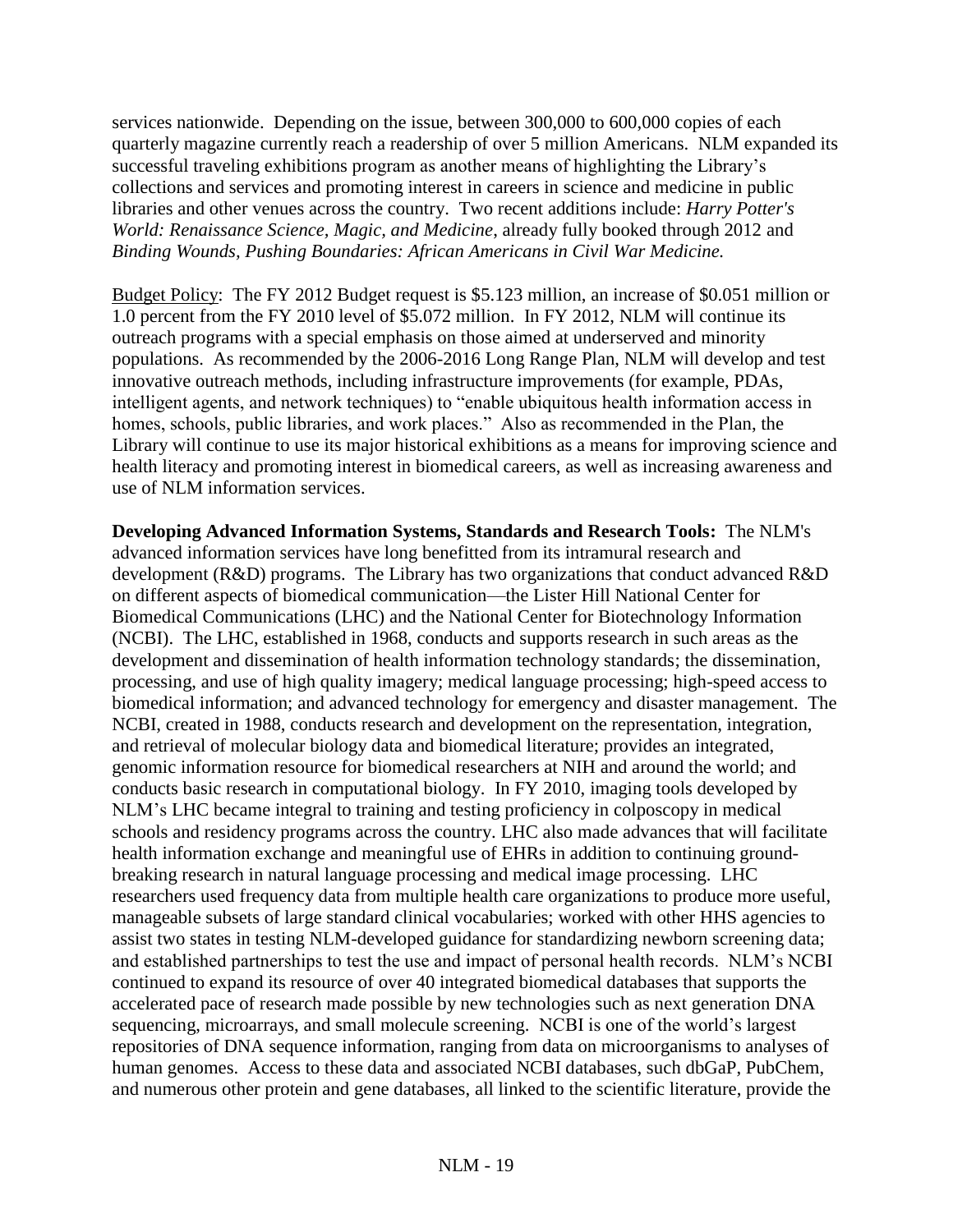foundation for researchers to accelerate the rate of discovery and facilitate the translation of basic science into new diagnostics and treatments.

#### **Portrait of a Program: Meeting the Data Challenges of New Genomic Technologies at the National Center of Biotechnology Information (NCBI)**

FY 2010 Level: \$97.914 million FY 2012 Level: \$116.234 million Change: +\$18.323 million

With the dramatic developments in next generation sequencing technologies there is now a unique opportunity to apply genomics to a better understanding of basic biological processes and to discovering the causes of specific diseases. New sequencing, microarray, and small molecule screening technologies are resulting in exponential increases in the genomic data analyzed, stored and distributed at NCBI. This explosive growth in sequencing data is expected to continue as sequencing gets less expensive, a greater proportion of research focuses on genomics, and as additional resources become available for the support of new genetic research. NCBI's role in organizing, analyzing and making this voluminous data accessible represents a critical link in the discovery chain that detects important new associations between genes and then translates that information into better diagnoses and treatments. NCBI bridges the basic research and medical communities by organizing and integrating genomics data for developing new diagnostic and therapeutic strategies. An example of the type of NCBI information resource that integrates genetic information for health practitioners is the planned NIH's Genetic Testing Registry, which will offer a central location for genetic testing laboratories to submit test information voluntarily. Users will be able to find comprehensive listings of tests quickly as well as information about a test's scientific basis.

With over a million users a day accessing NCBI's databases and downloading over 4 terabytes of data per day, NCBI is the hub of a national and international network for molecular biology information. NCBI performs cutting edge research in the rapidly evolving field of computational biology and is assisting hundreds of thousands of researchers around the world in identifying disease-related genes and in developing strategies for treating and preventing disease.

Budget Policy: The FY 2012 Budget request is \$173.570 million, an increase of \$27.157 million or 18.5 percent from the FY 2010 level of \$146.413 million. The majority of the additional funds will be used by NCBI and replaces the amount of funding that must be obtained from other NIH sources in order to process the enormous quantities of data emanating from new NIHfunded sequencing, microarray, and small molecule screening technologies. In accordance with the 2006-2016 Long Range Plan, NLM's research divisions will engage in critical research and development projects that are important to today's scientific community and that will have even greater influence in the future. In addition to NCBI's trans-NIH collaborations, other NLM intramural researchers will continue to improve access to clinical trials data; pursue disaster management information research in partnership with the NIH Clinical Center, the Department of Defense, and Suburban Hospital; to develop advanced imaging tools for cancer diagnosis in cooperation with the National Cancer Institute; and to work with NIH-funded Clinical and Translational Research Centers on health data standardization issues. The Library will continue to serve as an HHS coordinating center for standard clinical vocabularies; to support, develop, or license for US-wide use key clinical vocabularies, including SNOMED  $CT^{\circledast}$ ; and to develop and test tools and subsets to promote meaningful use of electronic health records.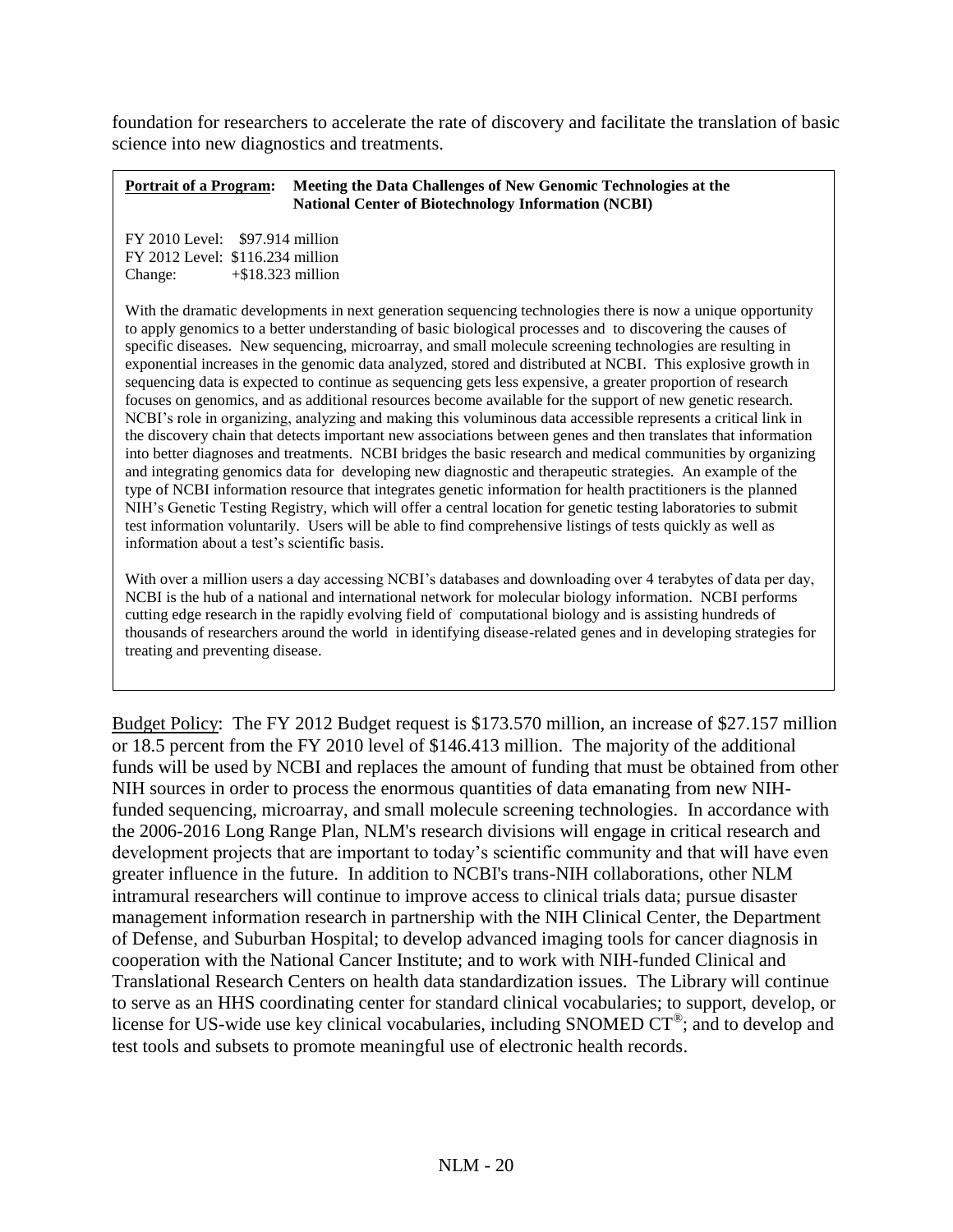#### **EXTRAMURAL PROGRAMS**

NLM's Extramural programs focus on three priority areas: (1) the creation and enhancement of information infrastructure and knowledge resources for biomedicine; (2) biomedical informatics research to develop and test sophisticated computational approaches for acquiring, integrating, managing, mining and presenting biomedical data, information and knowledge; and (3) training for research careers in biomedical informatics. To accomplish its extramural goals in 2012, NLM will offer grants in five categories: training support; career transition awards; research project grants; resource grants; and SBIR/STTR grants. In FY 2010, NLM made 170 grant awards, of which 25% were new awards, using its base appropriation. In addition, NLM made 18 new grants and 18 new supplements to existing grants in FY 2010 using funds from the American Recovery and Reinvestment Act (ARRA).

**Informatics Infrastructure for Biomedicine and Health:** For more than 40 years the NLM has funded programs to develop the U.S. biomedical informatics infrastructure, including the informatics research workforce, advanced telecommunications capabilities, and cutting edge information resources. Many of today's Health IT leaders are graduates of NLM-funded university-based informatics research training programs, which annually trains 200 people at 18 institutions across the country. In years past, NLM grants supported the first Internet connections for many health sciences libraries, hospitals, local public health departments, and community organizations. In FY 2010, NLM funding supported 120 predoctoral and 80 postdoctoral informatics trainees. Three new career transition awards are planned in FY 2012, along with five new awards for knowledge management or scholarly works.

#### **Portrait of a Program: Training Tomorrow's Informatics and Health Information Technology Leaders**

| $FY$ 2010 Level: $$12.946$ million |                    |
|------------------------------------|--------------------|
| $FY$ 2012 Level: $$11.143$ million |                    |
| Change:                            | $+\$1.803$ million |

For more than 30 years, NLM's Extramural Programs Division has been the principal source of NIH support for research training in biomedical informatics, which encompasses research areas from the application of high throughput sequencing technologies to individual patient genomes to the enhancement of electronic health records (EHR) to the use of aggregated data from individual patients for population health. Developing a cadre of cross-trained researchers is especially important as rapid advancement of health care and biomedical research requires investigators who understand biomedicine as well as fundamental problems of knowledge representation, decision support, translational research, human-computer interface, and social and organizational factors that influence effective adoption of health information technology.

NLM supports eighteen five-year institutional training grants for biomedical informatics across the US, which in recent years has supported approximately 200 pre-doctoral and post-doctoral trainees each year. Other NIH institutes often provided funds to support additional trainees in these programs. NLM plans to provide summer research experiences for up to five high school or college students to work on research with faculty at NLMfunded training programs.

Budget Policy: The FY 2012 Budget request includes \$16.746 million, a \$4.309 million decrease compared to the FY 2010 appropriation of \$21.055 million. This program builds the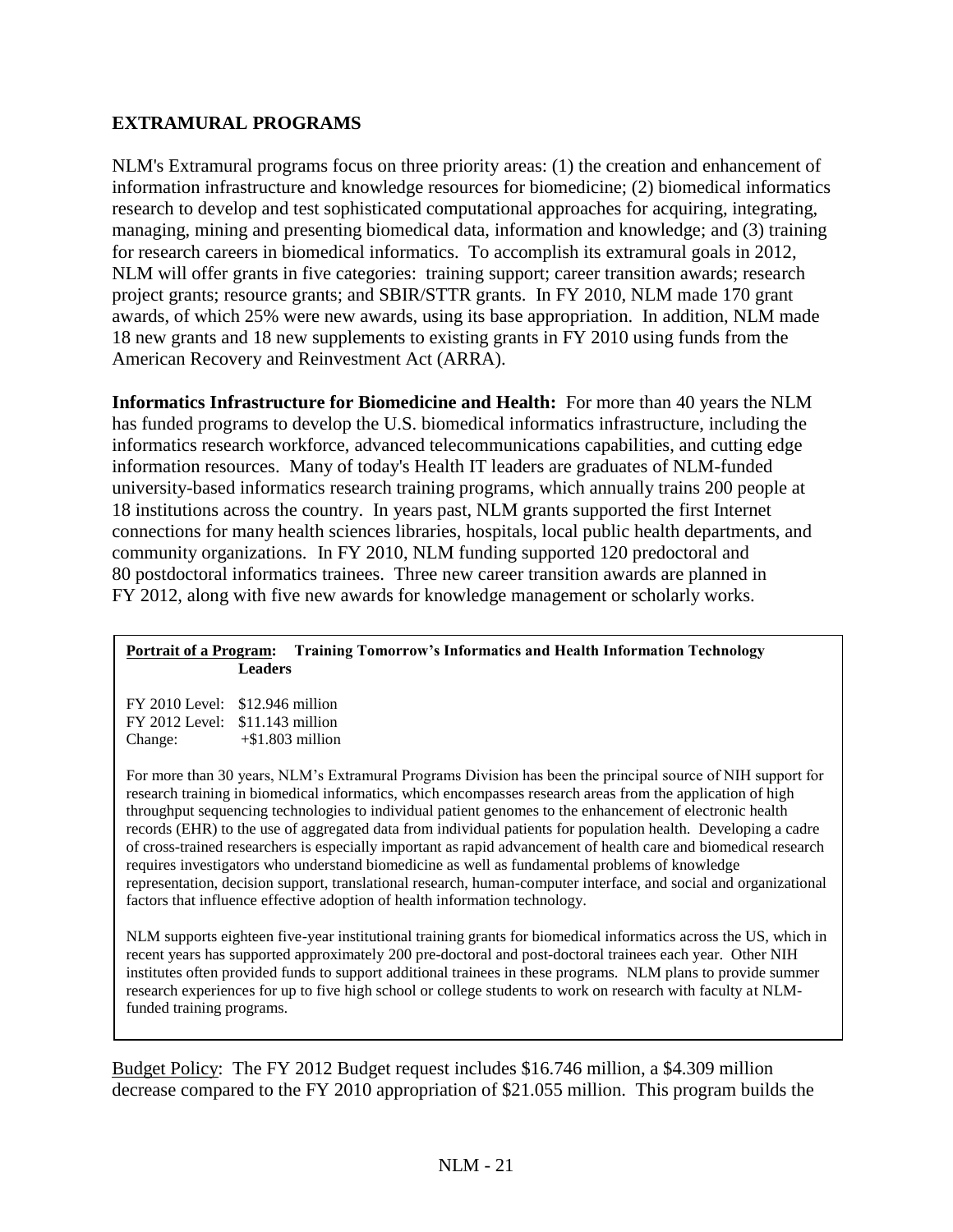informatics expertise and information resources needed to support biomedical scientists, health care providers, public health administrators and health services researchers. In FY 2012, NLM will continue extramural support for its research grants, core resource and career transition programs, and for its highly regarded university-based training program.

**Informatics Research:** NLM informatics research grants have supported pioneering research and development in computational intelligence in medicine, clinical decision support, , protection of privacy in electronic medical records, secondary use of routine clinical data for research purposes, regional health data integration, health applications of advanced telecommunications networks, automated bio-surveillance, and information management in disasters. These programs advance the science of biomedical informatics, which is the intersection of computer and information sciences with medicine, public health, and biological/behavioral sciences. Biomedical informatics research is fundamental to the sophisticated systems in which biological research and health data are stored, managed, and displayed. For example, NLM-funded research provided the foundation for the Microsoft Health Vault and Google Health personally controlled health record systems. NLM grant programs support both basic and applied research; both large and small projects, ranging from major research resources to small business innovation research; and investigator-initiated projects as well as focused requests for applications in target areas important to NLM's mission. These grant programs also include funds for small business innovation research (SBIR/STTR) grants in informatics areas. In FY 2010, NLM issued 30 new research awards to organizations, including small businesses. NLM also awarded 18 new research grants and made supplements to 18 existing research grants projects using ARRA funds. Among the newly funded research awards made with appropriated funds are projects on modeling the global impact of climate change on infectious disease, teaching neurology using virtual patients, discovering temporal relations in clinical notes, and improving access to multi-lingual health information through machine translation. Other new research awards funded with ARRA funds aim to explore the use of virtual reality in managing diabetes, assess the impact of an 'information prescription' on medication adherence, and build a chemical biology network for personalized medicine.

Budget Policy: The FY 2012 Budget request is \$43.795 million, an increase of \$9.772 million, or 28.7 percent, over the FY 2010 appropriation of \$34.023 million. Informatics research is fundamental to the sophisticated systems in which research and health data are stored, managed and displayed. NLM plans to continue to strengthen its RPG portfolio by issuing RFAs in advanced informatics focus areas such as computational data mining, natural language understanding, and intelligent personal health records, and by participating in multi-IC initiatives on topics of interest to NLM, such as health literacy, pharmacovigilance, and comparative effectiveness research. NLM will continue to accept investigator-initiated grants through NIH parent grant FOAs for R01 and R21. These grant programs also include funds for support small business innovation research (SBIR/STTR) grants in informatics areas. In FY 2012, NLM will support new investigators on R01 equivalent awards at success rates equivalent to those of established investigators submitting new R01 equivalent applications.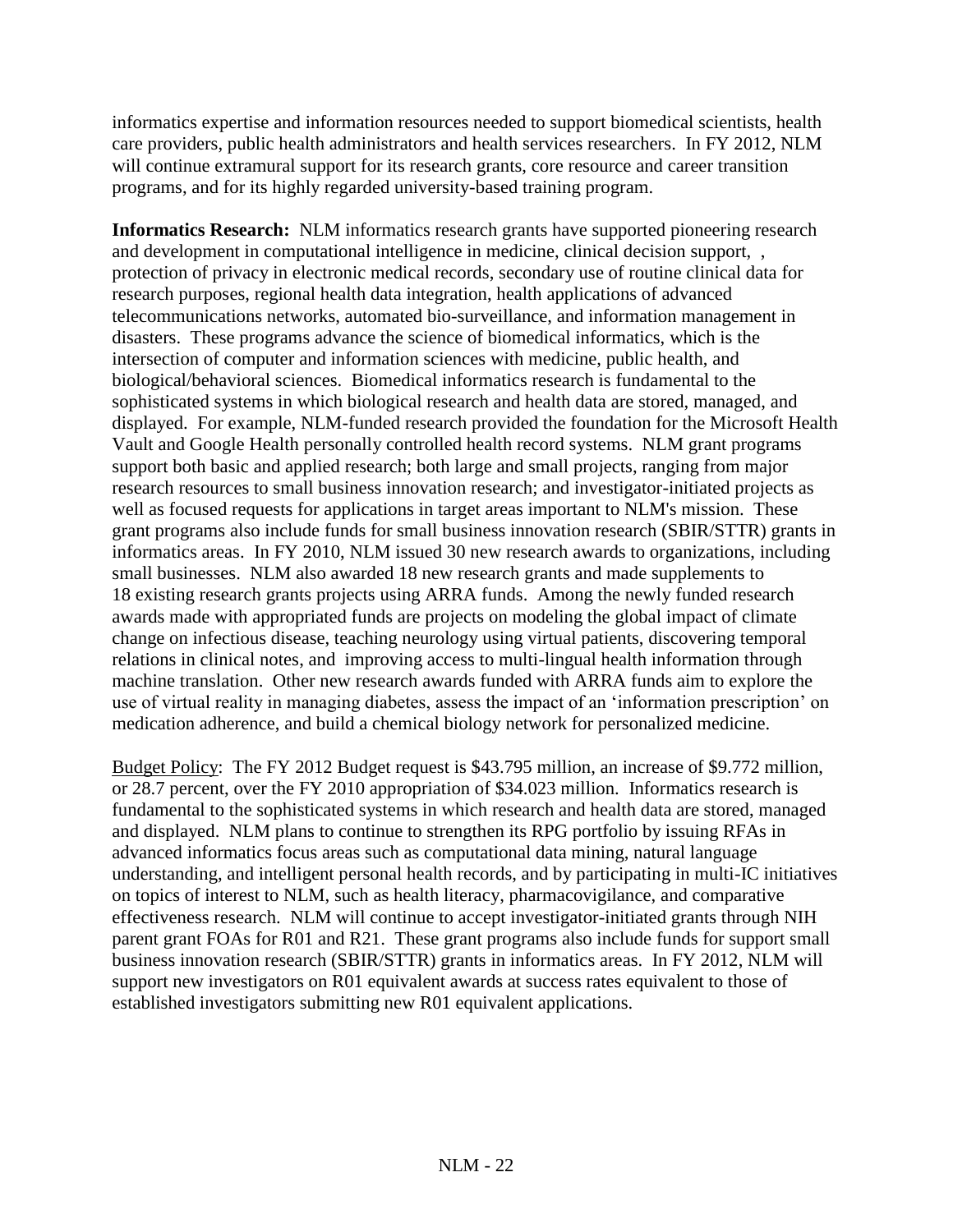#### **RESEARCH MANAGEMENT AND SUPPORT**

Research Management and Support (RMS) activities provide administrative, budgetary, logistical, and scientific support for basic library services, intramural research programs and the review, award and monitoring of research grants and training awards. RMS functions also include strategic planning, coordination, and evaluation of NLM's programs, regulatory compliance, policy development, international coordination and liaison with other Federal agencies, Congress, and the public. Included within this activity are: the Director and his immediate staff, the Office of Extramural Programs, the Office of Administrative Management, the Office of Health Information Programs Development, and the Office of Communications and Public Liaison.

Budget Policy: The FY 2012 Budget request is \$14.398 million, an increase of \$0.349 million or 2.5 percent above the FY 2010 appropriation of \$14.049 million. The focus of RMS will continue to be the coordination of NLM's activities and policies and the development and administration of NLM's grant activities. NLM is a key participant in the NIH Roadmap's Molecular Libraries initiative through its development and distribution of the PubChem smallmolecule database (ML2-1). This activity is supported in its entirety by the NIH Common Fund.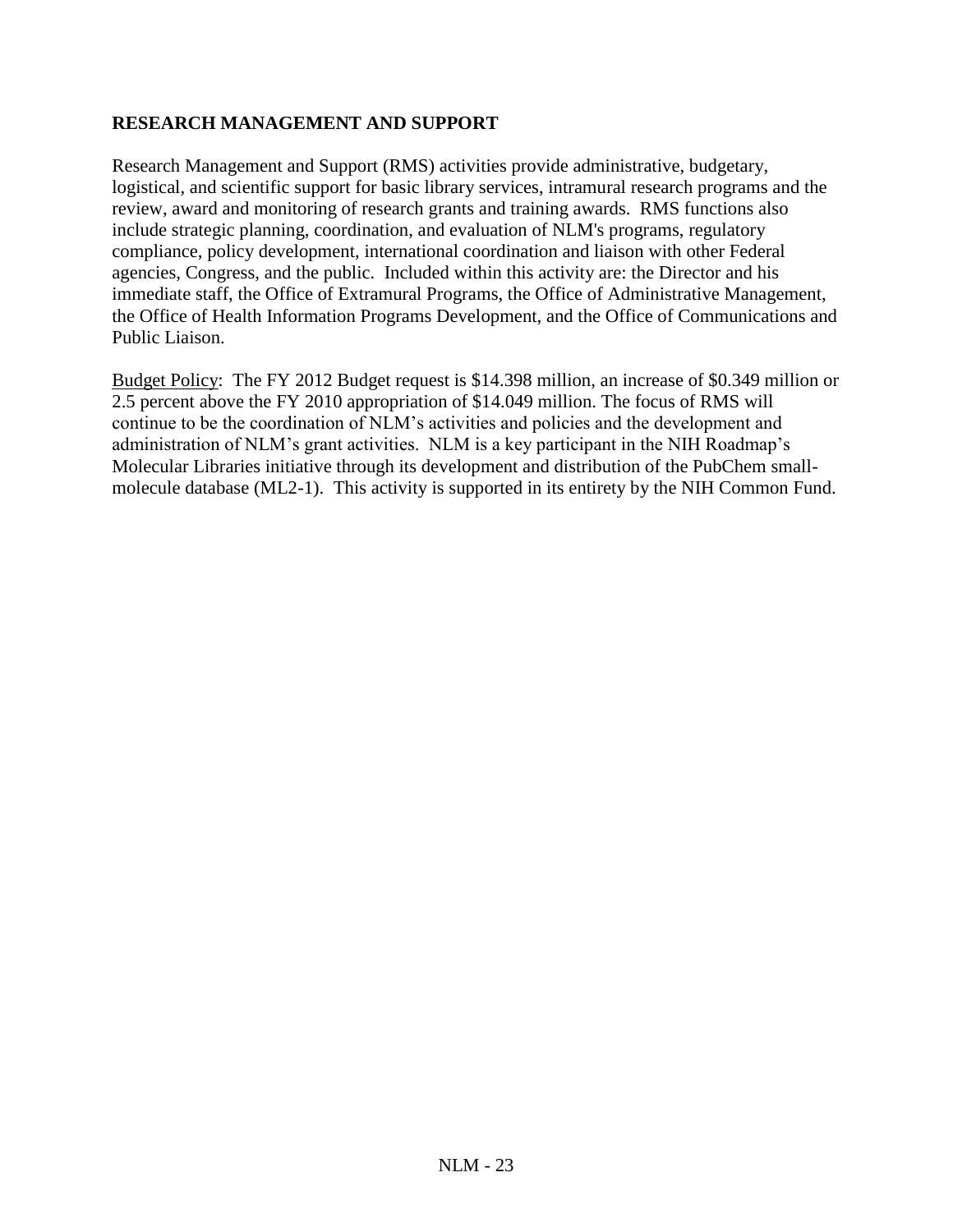#### **NATIONAL INSTITUTES OF HEALTH National Library of Medicine**

#### **Budget Authority by Object**

(Dollars in Thousands)

|      |                                                    | <b>FY 2010</b><br>Actual | <b>FY 2012</b><br>PB | <b>Increase or</b><br><b>Decrease</b> | Percent<br><b>Change</b> |
|------|----------------------------------------------------|--------------------------|----------------------|---------------------------------------|--------------------------|
|      | Total compensable workyears:                       |                          |                      |                                       |                          |
|      | Full-time employment                               | 800                      | 804                  | $\overline{4}$                        | 0.5%                     |
|      | Full-time equivalent of overtime and holiday hours | 4                        | 4                    | $\overline{0}$                        | 0.0%                     |
|      |                                                    |                          |                      |                                       |                          |
|      | Average ES salary                                  | \$169                    | \$169                | \$0                                   | 0.0%                     |
|      | Average GM/GS grade                                | 11.1                     | 11.1                 | 0.0                                   | 0.0%                     |
|      |                                                    |                          |                      |                                       |                          |
|      | Average GM/GS salary                               | \$87                     | \$87                 | \$0                                   | 0.0%                     |
|      | Average salary, grade established by act of        |                          |                      |                                       |                          |
|      | July 1, 1944 (42 U.S.C. 207)                       | \$83                     | \$85                 | \$2                                   | 2.4%                     |
|      | Average salary of ungraded positions               | 125                      | 125                  | $\mathbf{0}$                          | 0.0%                     |
|      |                                                    | <b>FY 2010</b>           | FY 2012              | Increase or                           | Percent                  |
|      | <b>OBJECT CLASSES</b>                              | Actual                   | <b>Estimate</b>      | <b>Decrease</b>                       | <b>Change</b>            |
|      | Personnel Compensation:                            |                          |                      |                                       |                          |
|      | 11.1 Full-time permanent                           | \$43,448                 | \$43,558             | \$110                                 | 0.3%                     |
|      | 11.3 Other than full-time permanent                | 30,268                   | 30,263               | (5)                                   | 0.0%                     |
|      | 11.5 Other personnel compensation                  | 2.468                    | 2,476                | 8                                     | 0.3%                     |
|      | 11.7 Military personnel                            | 82                       | 87                   | 5                                     | 6.1%                     |
|      | 11.8 Special personnel services payments           | 2,145                    | 2,144                | (1)                                   | $-4.7%$                  |
|      | <b>Total, Personnel Compensation</b>               | \$78,411                 | \$78,528             | \$117                                 | 0.1%                     |
|      | 12.0 Personnel benefits                            | \$19,433                 | \$19,456             | \$23                                  | 11.8%                    |
|      | 12.2 Military personnel benefits                   | 37                       | 37                   | $\overline{0}$                        | 0.0%                     |
| 13.0 | Benefits for former personnel                      | $\overline{0}$           | $\overline{0}$       | $\overline{0}$                        | 0.0%                     |
|      | <b>Subtotal, Pay Costs</b>                         | \$97,881                 | \$98,021             | \$140                                 | 14.3%                    |
| 21.0 | Travel and transportation of persons               | \$1,386                  | \$1,418              | \$32                                  | 2.3%                     |
| 22.0 | <b>Transportation of things</b>                    | 146                      | 149                  | 3                                     | 2.1%                     |
| 23.1 | Rental payments to GSA                             | $\overline{0}$           | $\mathbf{0}$         | $\mathbf{0}$                          | 0.0%                     |
| 23.2 | Rental payments to others                          | 102                      | 104                  | $\overline{2}$                        | 2.0%                     |
|      | 23.3 Communications, utilities and                 |                          |                      |                                       |                          |
|      | miscellaneous charges                              | 1,092                    | 1,118                | 26                                    | 2.4%                     |
| 24.0 | Printing and reproduction                          | 477                      | 488                  | 11                                    | 2.3%                     |
| 25.1 | Consulting services                                | 35,347                   | 34,037               | (1,310)                               | $-3.7%$                  |
|      | 25.2 Other services                                | 44,315                   | 44,968               | 653                                   | 1.5%                     |
| 25.3 | Purchase of goods and services from                |                          |                      |                                       |                          |
|      | government accounts                                | 65,715                   | 98,840               | 33,125                                | 50.4%                    |
|      | 25.4 Operation and maintenance of facilities       | 6,391                    | 6,539                | 148                                   | 2.3%                     |
| 25.5 | Research and development contracts                 | 10,586                   | 12,319               | 1,733                                 | 16.4%                    |
| 25.6 | Medical care                                       | 213                      | 218                  | 5                                     | 2.3%                     |
| 25.7 | Operation and maintenance of equipment             | 13,276                   | 13,585               | 309                                   | 2.3%                     |
|      | 25.8 Subsistence and support of persons            | $\overline{0}$           | $\mathbf{0}$         | $\mathbf{0}$                          | 0.0%                     |
| 25.0 | <b>Subtotal, Other Contractual Services</b>        | \$175,843                | \$210,506            | \$34,663                              | 19.7%                    |
| 26.0 | Supplies and materials                             | \$2,149                  | \$2,200              | \$51                                  | 2.4%                     |
|      | 31.0 Equipment                                     | 22,371                   | 22,891               | 520                                   | 2.3%                     |
|      | 32.0 Land and structures                           | 0                        | 0                    | $\boldsymbol{0}$                      | 0.0%                     |
|      | 33.0 Investments and loans                         | $\boldsymbol{0}$         | $\boldsymbol{0}$     | $\boldsymbol{0}$                      | 0.0%                     |
|      | 41.0 Grants, subsidies and contributions           | 49,575                   | 50,257               | 682                                   | 1.4%                     |
|      | 42.0 Insurance claims and indemnities              | 0                        | $\mathbf{0}$         | $\boldsymbol{0}$                      | 0.0%                     |
|      | 43.0 Interest and dividends                        | 1                        | 1                    | $\boldsymbol{0}$                      | 0.0%                     |
|      | 44.0 Refunds                                       | 0                        | $\mathbf{0}$         | $\boldsymbol{0}$                      | 0.0%                     |
|      | <b>Subtotal, Non-Pay Costs</b>                     | \$253,142                | \$289,132            | \$35,990                              | 14.2%                    |
|      | <b>Total Budget Authority by Object</b>            | \$351,023                | \$387,153            | \$36,130                              | 10.3%                    |

Includes FTEs which are reimbursed from the NIH Common Fund for Medical Research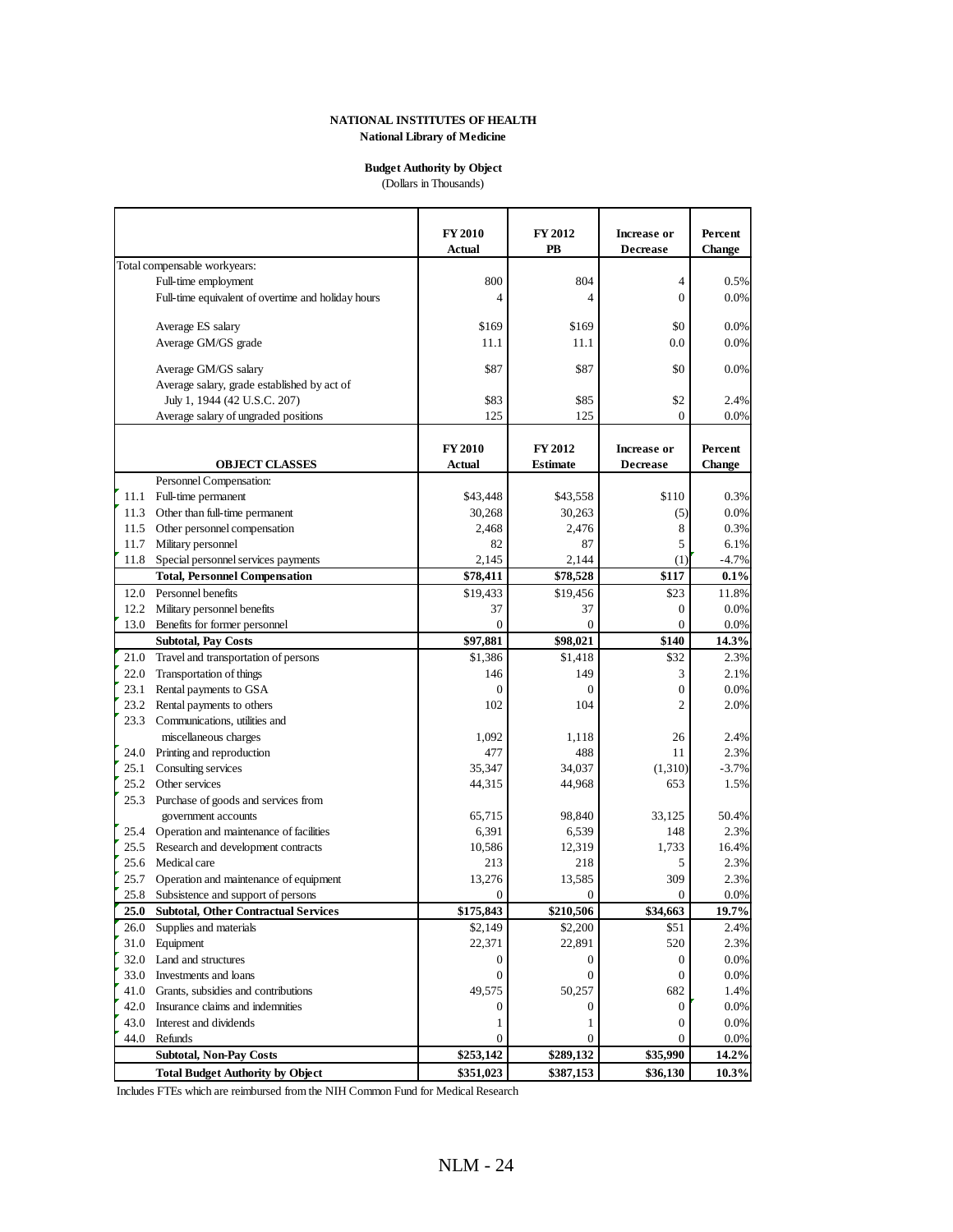#### **National Library of Medicine NATIONAL INSTITUTES OF HEALTH**

#### **Salaries and Expenses**

(Dollars in Thousands)

|                                                | <b>FY 2010</b> | <b>FY 2012</b> | <b>Increase or</b> | Percent       |
|------------------------------------------------|----------------|----------------|--------------------|---------------|
| <b>OBJECT CLASSES</b>                          | <b>Actual</b>  | <b>PB</b>      | <b>Decrease</b>    | <b>Change</b> |
| <b>Personnel Compensation:</b>                 |                |                |                    |               |
| Full-time permanent (11.1)                     | \$43,448       | \$43,558       | \$110              | 0.3%          |
| Other than full-time permanent $(11.3)$        | 30,268         | 30,263         | (5)                | 0.0%          |
| Other personnel compensation (11.5)            | 2,468          | 2,476          | 8                  | 0.3%          |
| Military personnel (11.7)                      | 82             | 87             | 5                  | 6.1%          |
| Special personnel services payments (11.8)     | 2,145          | 2,144          | (1)                | 0.0%          |
| <b>Total Personnel Compensation (11.9)</b>     | \$78,411       | \$78,528       | \$117              | 0.1%          |
| Civilian personnel benefits (12.1)             | \$19,433       | \$19,456       | \$23               | 0.1%          |
| Military personnel benefits (12.2)             | 37             | 37             | 0                  | 0.0%          |
| Benefits to former personnel (13.0)            | $\Omega$       | $\theta$       | $\theta$           | 0.0%          |
| <b>Subtotal, Pay Costs</b>                     | \$97,881       | \$98,021       | \$140              | 0.1%          |
| Travel $(21.0)$                                | \$1,386        | \$1,418        | \$32               | 2.3%          |
| Transportation of things (22.0)                | 146            | 149            |                    | 2.1%          |
| Rental payments to others (23.2)               | 102            | 104            | 2                  | 2.0%          |
| Communications, utilities and                  |                |                |                    |               |
| miscellaneous charges (23.3)                   | 1,092          | 1,118          | 26                 | 2.4%          |
| Printing and reproduction (24.0)               | 477            | 488            | 11                 | 2.3%          |
| <b>Other Contractual Services:</b>             |                |                |                    |               |
| Advisory and assistance services (25.1)        | 35,347         | 34,037         | (1,310)            | $-3.7%$       |
| Other services (25.2)                          | 44,315         | 44,968         | 653                | 1.5%          |
| Purchases from government accounts (25.3)      | 57,140         | 86,251         | 29,111             | 50.9%         |
| Operation and maintenance of facilities (25.4) | 6,391          | 6,539          | 148                | 2.3%          |
| Operation and maintenance of equipment (25.7)  | 13,276         | 13,585         | 309                | 2.3%          |
| Subsistence and support of persons (25.8)      | $\Omega$       | $\Omega$       | $\theta$           | 0.0%          |
| <b>Subtotal Other Contractual Services</b>     | \$156,469      | \$185,380      | \$28,911           | 18.5%         |
| Supplies and materials (26.0)                  | \$2,149        | \$2,200        | \$51               | 2.4%          |
| <b>Subtotal, Non-Pay Costs</b>                 | \$161,821      | \$190,857      | \$29,036           | 17.9%         |
| <b>Total, Administrative Costs</b>             | \$259,702      | \$288,878      | \$29,176           | 11.2%         |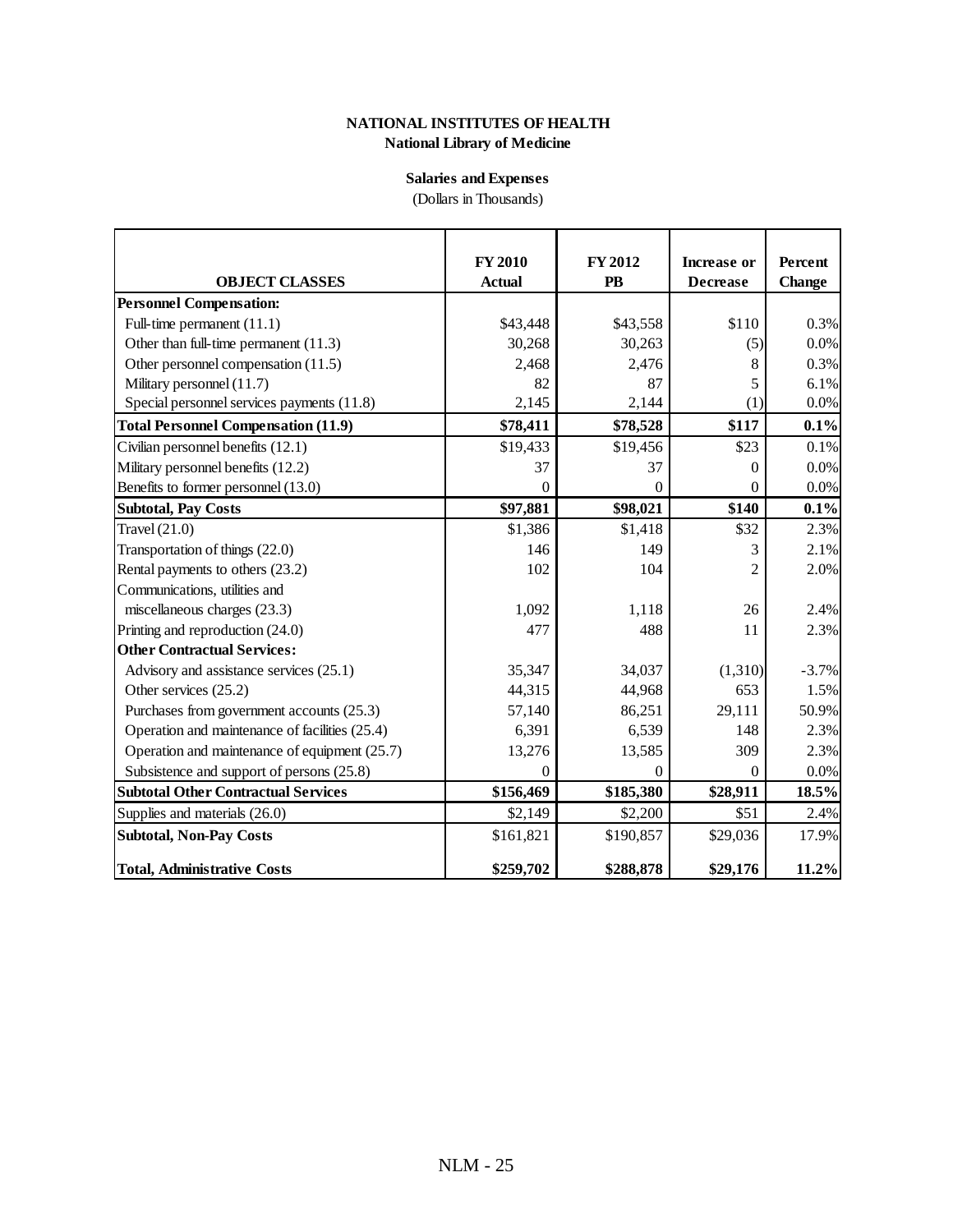#### **NATIONAL INSTITUTES OF HEALTH National Library of Medicine**

 $\mathcal{L}_{\mathcal{L}}$ 

#### **Details of Full-Time Equivalent Employment (FTEs)**

|                                                                                  | FY 2010                 |               | FY 2011      |          |          | FY 2012        |          |                  |              |
|----------------------------------------------------------------------------------|-------------------------|---------------|--------------|----------|----------|----------------|----------|------------------|--------------|
|                                                                                  |                         | <b>Actual</b> |              |          | CR       |                |          | ${\bf P}{\bf B}$ |              |
| <b>OFFICE/DIVISION</b>                                                           | Civilian                | Military      | <b>Total</b> | Civilian | Military | <b>Total</b>   | Civilian | Military         | <b>Total</b> |
| Division of Library Operations                                                   | 335                     |               | 335          | 336      |          | 336            | 336      |                  | 336          |
| Lister Hill National Center for Biomedical Communications                        | 68                      |               | 68           | 68       |          | 68             | 68       |                  | 68           |
| National Center for Biotechnology Information                                    | 255                     |               | 256          | 258      |          | 259            | 258      | 1                | 259          |
| Division of Specialized Information Services                                     | 42                      |               | 42           | 42       |          | 42             | 42       |                  | 42           |
| Office of the Director/Administration                                            | 84                      |               | 84           | 84       |          | 84             | 84       |                  | 84           |
| Division of Extramural Programs                                                  | 15                      |               | 15           | 15       |          | 15             | 15       |                  | 15           |
|                                                                                  |                         |               | $\mathbf{0}$ |          |          | $\theta$       |          |                  | $\mathbf{0}$ |
|                                                                                  |                         |               | $\mathbf{0}$ |          |          | $\overline{0}$ |          |                  | $\mathbf{0}$ |
|                                                                                  |                         |               | $\mathbf{0}$ |          |          | $\overline{0}$ |          |                  | $\mathbf{0}$ |
| Total                                                                            | 799                     |               | 800          | 803      |          | 804            | 803      |                  | 804          |
| Includes FTEs which are reimbursed from the NIH Common Fund for Medical Research |                         |               |              |          |          |                |          |                  |              |
|                                                                                  |                         |               |              |          |          |                |          |                  |              |
| FTEs supported by funds from Cooperative Research and                            |                         |               |              |          |          |                |          |                  |              |
| <b>Development Agreements</b>                                                    | $\boldsymbol{0}$        | $\mathbf{0}$  |              |          |          |                |          |                  | $\Omega$     |
| <b>FISCAL YEAR</b>                                                               | <b>Average GS Grade</b> |               |              |          |          |                |          |                  |              |
| 2008                                                                             | 10.9                    |               |              |          |          |                |          |                  |              |
| 2009                                                                             | 10.9                    |               |              |          |          |                |          |                  |              |
| 2010                                                                             | 11.1                    |               |              |          |          |                |          |                  |              |
| 2011                                                                             | 11.1                    |               |              |          |          |                |          |                  |              |
| 2012                                                                             | 11.1                    |               |              |          |          |                |          |                  |              |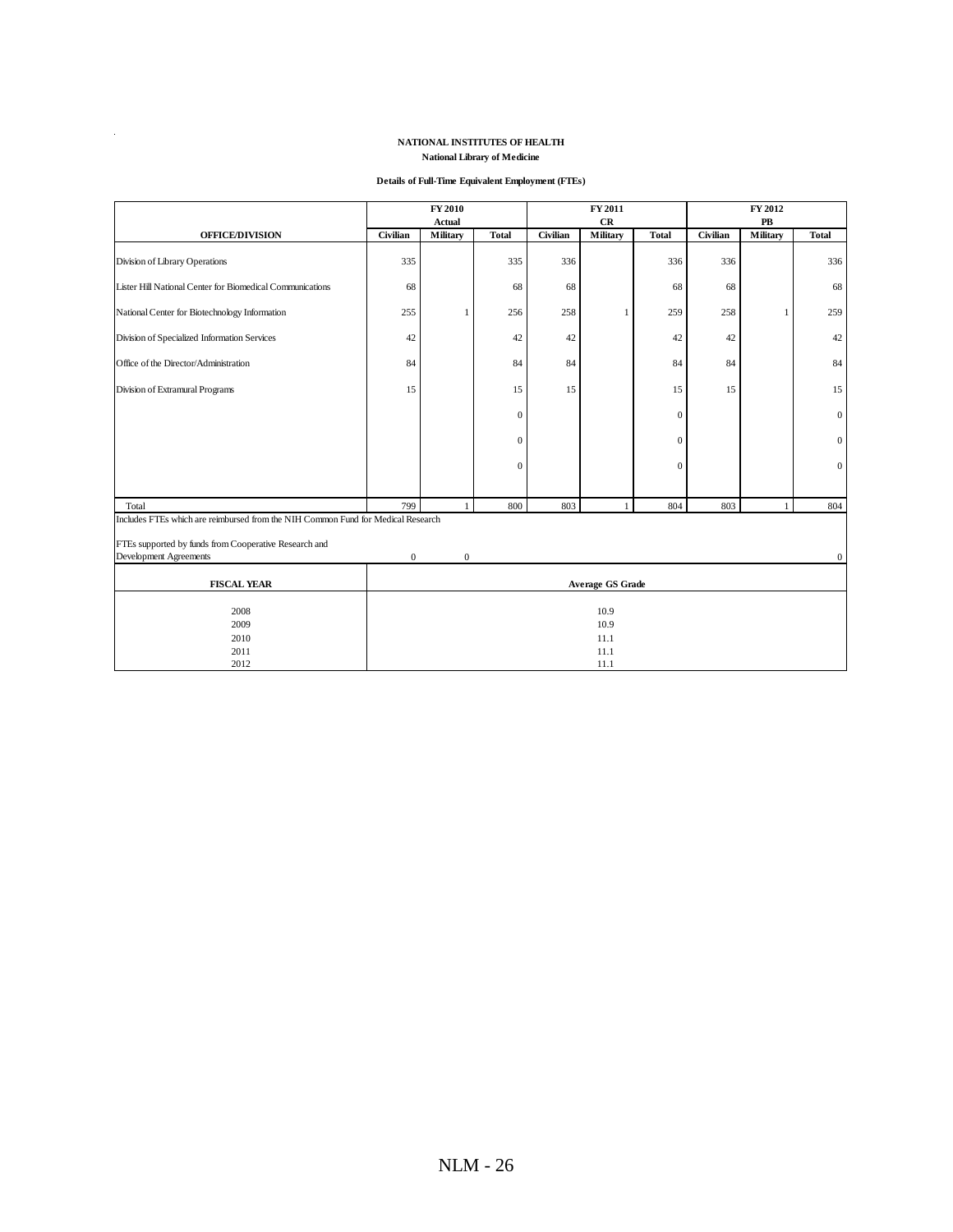#### **National Library of Medicine NATIONAL INSTITUTES OF HEALTH**

#### **Detail of Positions**

|                                  | <b>FY 2010</b>   | <b>FY 2011</b>   | <b>FY 2012</b>         |
|----------------------------------|------------------|------------------|------------------------|
| <b>GRADE</b>                     | <b>Actual</b>    | CR               | $\overline{\text{PB}}$ |
| <b>Total, ES Positions</b>       | $\overline{4}$   | 5                | 5                      |
| Total, ES Salary                 | 676              | 845              | 845                    |
| $GM/GS-15$                       | 33               | 33               | 33                     |
| GM/GS-14                         | 46               | 46               | 46                     |
| GM/GS-13                         | 132              | 134              | 134                    |
| $GS-12$                          | 128              | 129              | 129                    |
| $GS-11$                          | 45               | 45               | 45                     |
| $GS-10$                          | 1                | 1                | 1                      |
| $GS-9$                           | 34               | 34               | 34                     |
| $GS-8$                           | 57               | 57               | 57                     |
| $GS-7$                           | 27               | 27               | 27                     |
| $GS-6$                           | 4                | $\overline{4}$   | 4                      |
| $GS-5$                           | 3                | 3                | 3                      |
| $GS-4$                           | 15               | 15               | 15                     |
| $GS-3$                           | 8                | 8                | $8\,$                  |
| $GS-2$                           | 5                | 5                | 5                      |
| $GS-1$                           | 3                | 3                | 3                      |
| Subtotal                         | 541              | 544              | 544                    |
| Grades established by Act of     |                  |                  |                        |
| July 1, 1944 (42 U.S.C. 207):    |                  |                  |                        |
| <b>Assistant Surgeon General</b> | $\boldsymbol{0}$ | $\boldsymbol{0}$ | $\mathbf{0}$           |
| <b>Director Grade</b>            | $\mathbf 0$      | 0                | $\boldsymbol{0}$       |
| Senior Grade                     | $\boldsymbol{0}$ | 0                | 0                      |
| Full Grade                       | 1                | 1                | 1                      |
| Senior Assistant Grade           | $\boldsymbol{0}$ | $\boldsymbol{0}$ | $\mathbf{0}$           |
| <b>Assistant Grade</b>           | $\mathbf 0$      | 0                | 0                      |
| Subtotal                         | 1                | 1                | 1                      |
| Ungraded                         | 276              | 276              | 276                    |
| Total permanent positions        | 519              | 534              | 534                    |
| Total positions, end of year     | 822              | 841              | 838                    |
| Total full-time equivalent (FTE) |                  |                  |                        |
| employment, end of year          | 800              | 804              | 804                    |
| Average ES salary                | 169              | 169              | 169                    |
| Average GM/GS grade              | 11.1             | 11.1             | 11.1                   |
| Average GM/GS salary             | 87               | 87               | 87                     |